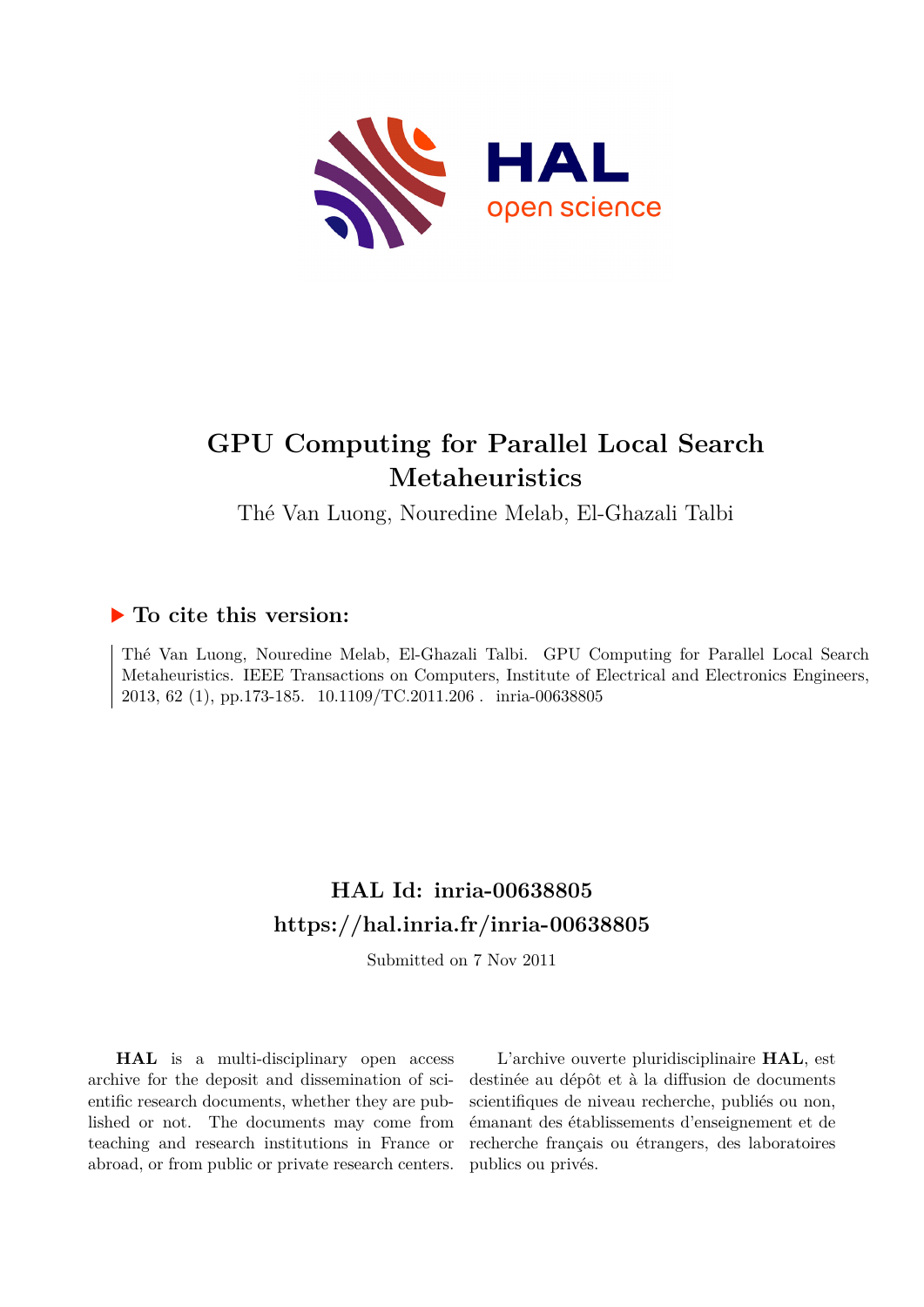# GPU Computing for Parallel Local Search Metaheuristic Algorithms

Thé Van Luong, Nouredine Melab, El-Ghazali Talbi

**Abstract**—Local search metaheuristics (LSMs) are efficient methods for solving complex problems in science and industry. They allow significantly to reduce the size of the search space to be explored and the search time. Nevertheless, the resolution time remains prohibitive when dealing with large problem instances. Therefore, the use of GPU-based massively parallel computing is a major complementary way to speed up the search. However, GPU computing for LSMs is rarely investigated in the literature. In this paper, we introduce a new guideline for the design and implementation of effective LSMs on GPU. Very efficient approaches are proposed for CPU-GPU data transfer optimization, thread control, mapping of neighboring solutions to GPU threads and memory management. These approaches have been experimented using four well-known combinatorial and continuous optimization problems and four GPU configurations. Compared to a CPU-based execution, accelerations up to  $\times 80$  are reported for the large combinatorial problems and up to  $\times 240$  for a continuous problem. Finally, extensive experiments demonstrate the strong potential of GPU-based LSMs compared to cluster or grid-based parallel architectures.

✦

**Index Terms**—Parallel Metaheuristics, Local Search Metaheuristics, GPU Computing, Performance Evaluation.

### **1 INTRODUCTION**

**R** EAL-WORLD optimization problems are often complex and NP-hard. Their modeling is continu-EAL-WORLD optimization problems are often comously evolving in terms of constraints and objectives, and their resolution is CPU time-consuming. Although near-optimal algorithms such as metaheuristics (generic heuristics) make it possible to reduce the temporal complexity of their resolution, they fail to tackle large problems satisfactorily. GPU computing has recently been revealed effective to deal with time-intensive problems [1]. Our challenge is to rethink the design of metaheuristics on GPU for solving large-scale complex problems with a view to high effectiveness and efficiency. Metaheuristics are based on the iterative improvement of either single solution (e.g. Simulated Annealing or Tabu Search) or a population of solutions (e.g. evolutionary algorithms) of a given optimization problem. In this paper, we focus on the first category i.e. local search metaheuristics. This class of algorithms handles a single solution which is iteratively improved by exploring its neighborhood in the solution space. The neighborhood structure depends on the solution encoding which could mainly be a binary encoding, a vector of discrete values, a permutation or a vector of real values.

For years, the use of GPU accelerators was devoted to graphics applications. Recently, their use has been extended to other application domains [2] (e.g. computational science) thanks to the publication of the CUDA [3] (Compute Unified Device Architecture) development toolkit that allows GPU programming in C-like language. In some areas such as numerical computing [4],

we are now witnessing the proliferation of software libraries such as CUBLAS for GPU. However, in other areas such as combinatorial optimization, the spread of GPU does not occur at the same pace. Indeed, there only exists few research works related to evolutionary algorithms on GPU [5]–[7].

Nevertheless, parallel combinatorial optimization on GPU is not straightforward and requires a huge effort at design as well as at implementation level. Indeed, several scientific challenges mainly related to the hierarchical memory management have to be achieved. The major issues are efficient distribution of data processing between CPU and GPU, thread synchronization, optimization of data transfer between the different memories, the capacity constraints of these memories, etc. The main purpose of this paper is to deal with such issues for the re-design of parallel LSM models in order to solve large scale optimization problems on GPU architectures. We propose a new generic guideline for building efficient parallel LSMs on GPU.

Different contributions and salient issues are dealt with: (1) defining an effective cooperation between CPU and GPU, which requires to optimize the data transfer between the two components; (2) GPU computing is based on hyper-threading (massively parallel multithreading), and the order in which the threads are executed is not known. Therefore, on the one hand, an efficient thread control must be applied to meet the memory constraints. On the other hand, an efficient mapping has to be defined between each neighboring candidate solution and a thread designated by a unique identifier assigned by the GPU runtime; (3) the neighborhood has to be placed efficiently on the different memories taking into account their sizes and access latencies.

To validate the approaches, four optimization prob-

<sup>•</sup> *T.V. Luong, N. Melab and E-G. Talbi are from both INRIA Lille Nord* Europe and CNRS/LIFL Labs, Université de Lille1, France (e-mail: The-*Van.Luong@inria.fr; Nouredine.Melab@lifl.fr; El-Ghazali.Talbi@lifl.fr)*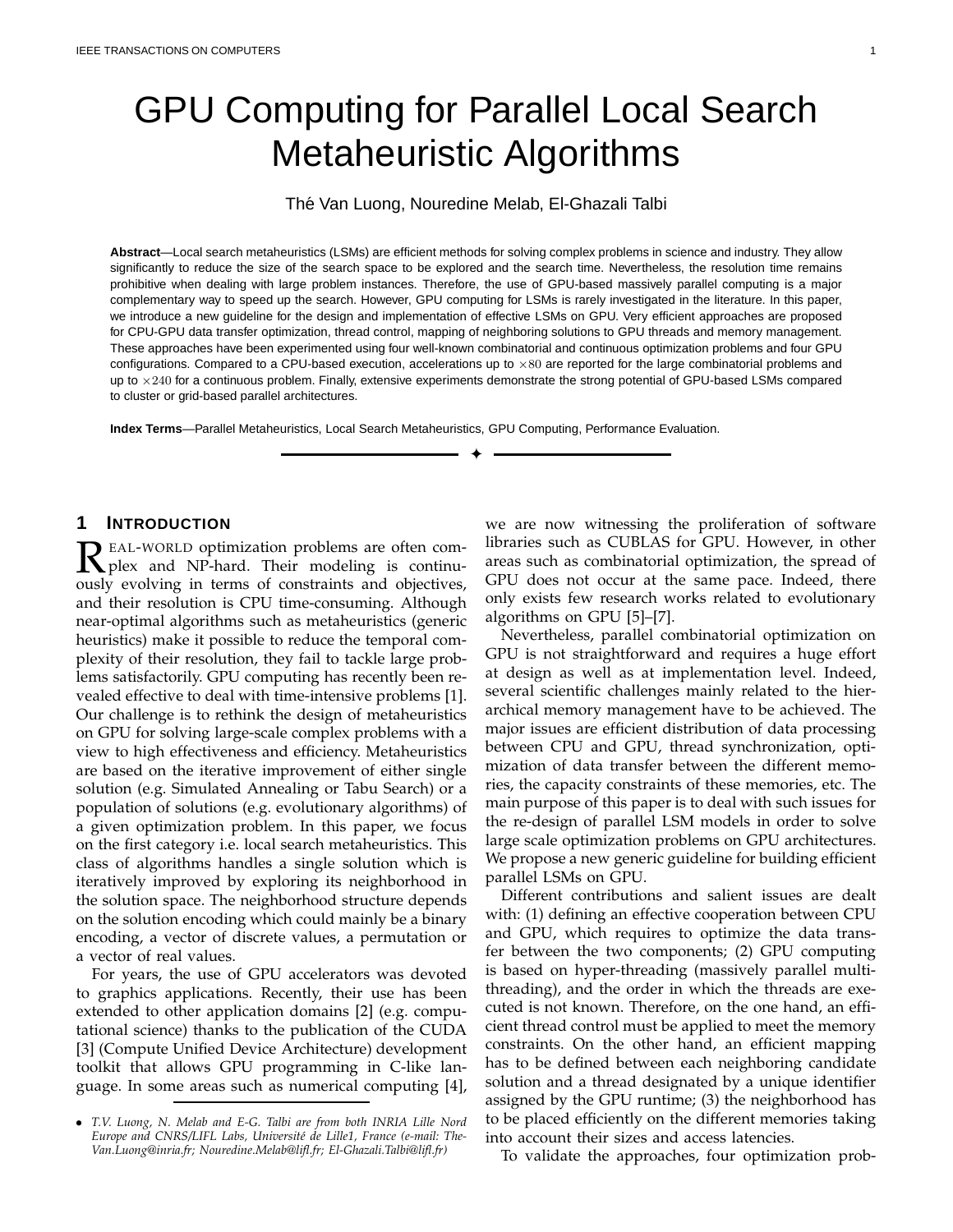lems with different encodings have been considered on GPU: the quadratic assignment problem (QAP) [8], the permuted perceptron problem (PPP) [9], the traveling salesman problem (TSP) [10], and the continuous Weierstrass function [11]. QAP and TSP are permutation problems; PPP is based on the binary encoding, and the Weierstrass function is represented by a vector of real values. The proposed work has been experimented on the four problems using four GPU configurations. These latter have different performance capabilities in terms of threads that can be created simultaneously and memory caching.

The remainder of the paper is organized as follows: Section 2 highlights the principles of parallel LSMs. Section 3 describes generic concepts for designing parallel LSMs on GPU. In Section 4, parallelism control through efficient mappings between state-of-the-art LSM structures and GPU threads model is performed. A thorough examination of the GPU memory management adapted to LSMs is conducted in Section 5. Section 6 reports the performance results obtained for the implemented problems. Finally, a discussion and some conclusions of this work are drawn in Section 7.

### **2 PARALLEL LOCAL SEARCH METAHEURIS-TICS**

### **2.1 Principles of Local Search Metaheuristics**

LSMs are search techniques that have been successfully applied for solving many real and complex problems. They could be viewed as "walks through neighborhoods" meaning search trajectories through the solutions domains of the problems at hand. The walks are performed by iterative procedures that allow to move from one solution to another (see Algorithm 1).

A LSM starts with a randomly generated solution. At each iteration of the algorithm, the current solution is replaced by another one selected from the set of its neighboring candidates, and so on. An evaluation function associates a fitness value to each solution indicating its suitability to the problem. Many strategies related to the considered LSM can be applied in the selection of a move: best improvement, first improvement, random selection, etc. A survey of the history and a state-of-theart of LSMs can be found in [12].

| Algorithm 1 Local search pseudo-code |  |  |  |  |
|--------------------------------------|--|--|--|--|
|--------------------------------------|--|--|--|--|

```
1: Generate(s_0);
```

```
2: Specific LSM pre-treatment
```

```
3: t := 0;
```
4: **repeat**

```
5: m(t) := \text{SelectMove}(s(t));
```

```
6: s(t + 1) := \text{ApplyMove}(m(t), s(t));
```

```
7: Specific LSM post-treatment
```

```
8: t := t + 1;
```
9: **until** Termination\_criterion $(s(t))$ 



Fig. 1. Major encodings for optimization problems.

### **2.2 Solution Representation**

Designing any iterative metaheuristic requires an encoding of a solution. The representation plays a leading role in the efficiency and effectiveness of any LSM. It must be suitable and relevant to the optimization problem at hand. Moreover, the quality of a representation has a considerable influence on the efficiency of the search operators applied on this representation (neighborhood). Four main encodings in the literature can be highlighted: binary encoding (e.g. Knapsack, SAT), vector of discrete values (e.g. location problem, assignment problem), permutation (e.g. TSP, scheduling problems) and vector of real values (e.g. continuous functions). Fig. 1 illustrates an example of each representation.

### **2.3 Parallel Models of Local Search Metaheuristics**

Various algorithmic issues are being studied to design efficient LSMs. These issues commonly consist in defining new move operators, parallel models, and so on. Parallelism naturally arises when dealing with a neighborhood, since each of the solutions belonging to it is an independent unit. Performance of LSMs is thus remarkably improved when running in parallel.

Three major parallel models for LSMs can be distinguished: solution-level, iteration-level and algorithmiclevel (see Fig. 2).

- *Solution-level Parallel Model.* The focus is on the parallel evaluation of a single solution. This model is particularly appealing when the evaluative function can itself be parallelized as it is CPU timeconsuming and/or IO intensive. In that case, the function can be viewed as an aggregation of partial functions.
- *Iteration-level Parallel Model.* This model is a lowlevel Master-Worker model that does not alter the behavior of the heuristic. Evaluation of the neighborhood is made in parallel. At the beginning of each iteration, the master duplicates the current solution between parallel nodes. Each of them manages a number of candidates, and the results are returned back to the master.
- *Algorithmic-level Parallel Model.* Several LSMs are simultaneously launched for computing robust solutions. They may be heterogeneous or homogeneous,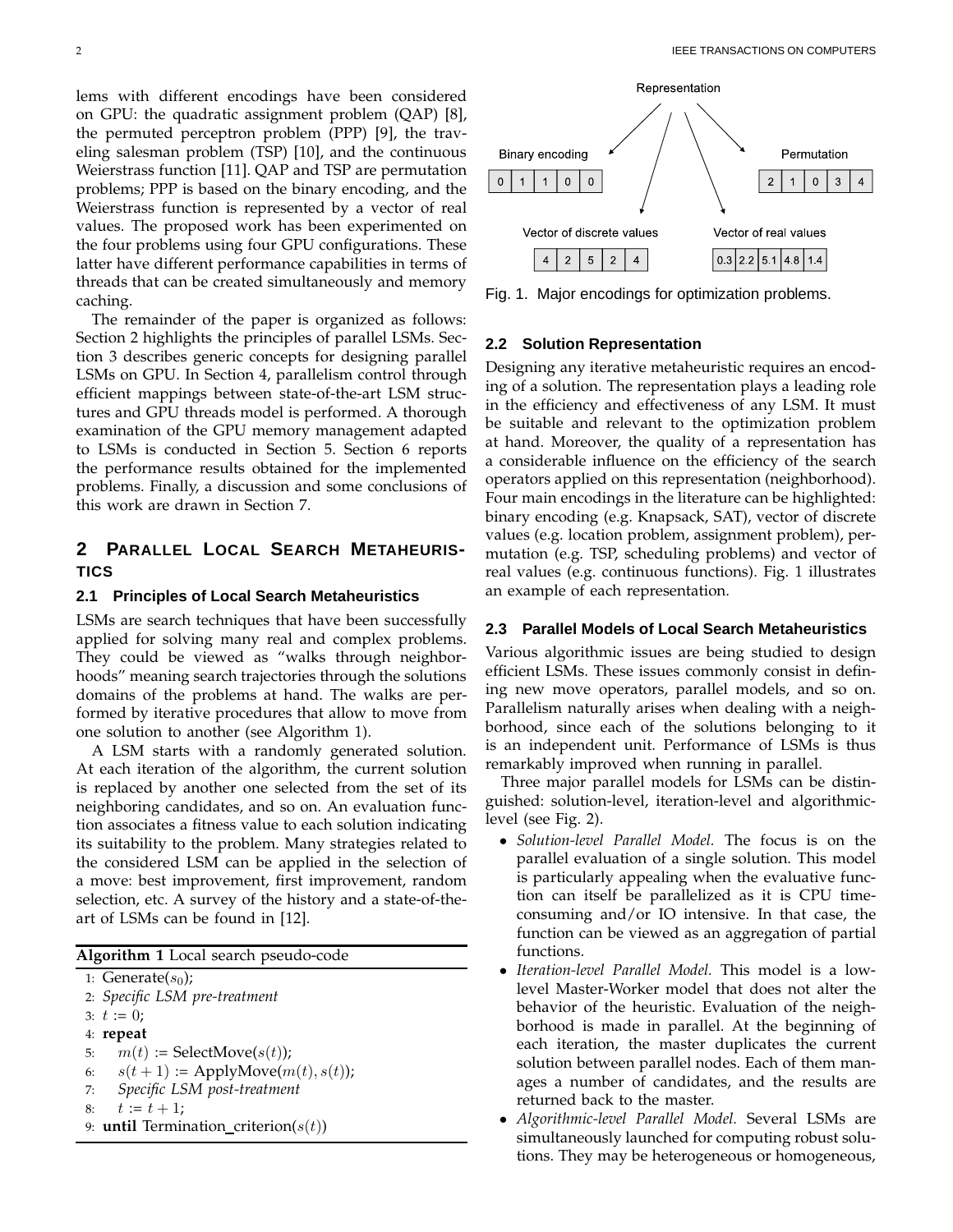

Fig. 2. Parallel models of local search metaheuristics.

independent or cooperative, started from the same or different solution(s) and configured with the same or different parameters.

### **2.4 GPU Computing for Local Search Metaheuristics**

During these two last decades, different parallel approaches and implementations have been proposed for LSM algorithms using Massively Parallel Processors [13], Clusters of Workstations (COWs) [14]–[16] and Shared Memory or SMP machines [17], [18]. These contributions have been later revisited for large-scale computational grids [19].

These architectures often exploit the coarse-grained asynchronous parallelism based on work-stealing. This is particularly the case for computational grids. To overcome the problem of network latency, the grain size is often increased, limiting the degree of parallelism.

Recently, GPU accelerators have emerged as a powerful support for massively parallel computing. Indeed, these architectures offer a substantial computational horsepower and a remarkably high memory bandwidth compared to CPU-based architectures. Since more transistors are dedicated to data processing rather than data caching and flow control, GPU is reserved for computeintensive and highly parallel computations. Reviews of GPU architectures can be found in [1], [20].

The parallel evaluation of the neighborhood (iterationlevel) is a Master-Worker and a problem-independent, regular data-parallel application. Therefore, GPU computing is highly efficient in executing such synchronized parallel algorithms that involve regular computations and data transfers.

In general, for distributed architectures, the global performance in metaheuristics is limited by high communication latencies whilst it is just bounded by memory access latencies in GPU architectures. Indeed, when evaluating the neighborhood in parallel, the main drawback in distributed architectures is the communication efficiency. GPUs are not that versatile.

However, since the execution model of GPUs is purely SIMD, it may not be well-adapted for few irregular problems in which the execution time cannot be predicted at compile time and varies during the search. For instance, this happens when the evaluation cost of the objective function depends on the solution. When dealing with such problems in which the computations or the data transfers become irregular or asynchronous, parallel and distributed architectures such as COWs or computational grids may be more appropriated.

### **3 DESIGN OF PARALLEL LOCAL SEARCH METAHEURISTICS ON GPU**

In this section, the focus is on the re-design of the iteration-level parallel model presented in Section 2.3.

### **3.1 Generation of the Neighborhood**

The GPU has its own memory and processing elements that are separate from the host computer. Thereby, CPU/GPU communication might be a serious bottleneck in the performance of GPU applications. One of the crucial issues is to optimize the data transfer between the CPU and the GPU. Regarding LSMs, these copies represent the solutions to be evaluated. In other words, one has to say where the neighborhood must be generated. For doing that, there are basically two approaches:

- *Generation of the neighborhood on CPU and its evaluation on GPU*. At each iteration of the search process, the neighborhood is generated on the CPU side. Its associated structure storing the solutions is copied on GPU. Thereby, the data transfers are essentially the set of neighboring solutions copied from the CPU to the GPU. This approach is straightforward since a thread is automatically associated with its physical neighbor representation.
- *Generation of the neighborhood and its evaluation on GPU*. In the second approach, the neighborhood is generated on GPU. It implies that no explicit structure needs to be allocated. This is achieved by considering a neighbor as a slight variation of the candidate solution which generates the neighborhood. Thereby, only the representation of this candidate solution must be copied from the CPU to the GPU. The benefit of such an approach is to reduce drastically the data transfers since the whole neighborhood does not have to be copied. However, finding a mapping between a thread and a neighbor might be challenging. Such an issue will be discussed in Section 4.2.

The first approach is easier, but it will end in a lot of data transfers for large neighborhoods, leading to a great loss of performance. That is the reason why, in the rest of the paper, we will consider the second approach. An experimental comparison of the two approaches is broached in Section 6.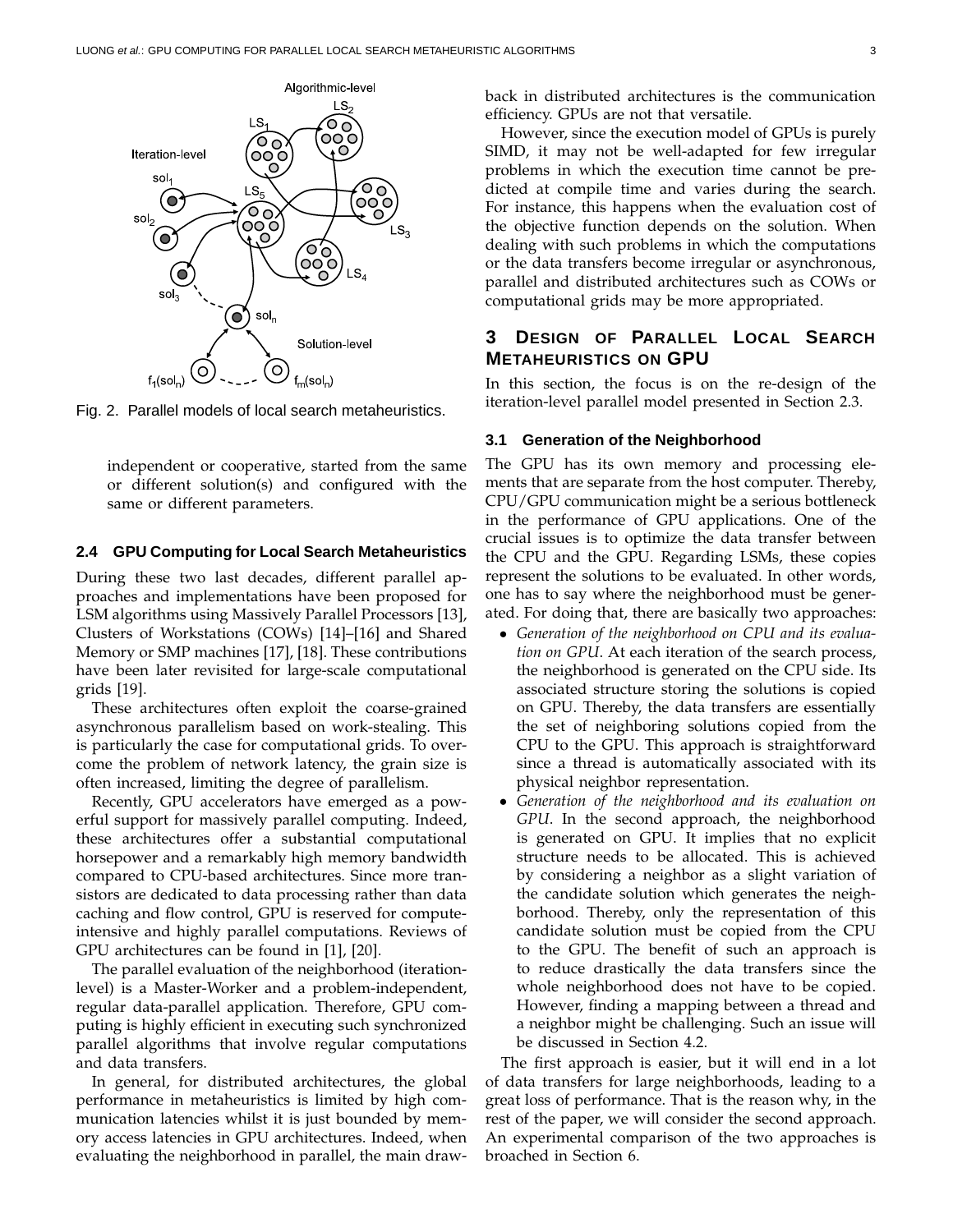### **3.2 The Proposed GPU-based Algorithm**

Adapting traditional LSMs to GPU is not an easy task. We propose a methodology to adapt LSMs on GPU in a generic way (see Algorithm 2).

| Algorithm 2 Local Search Template on GPU |  |  |  |  |  |  |
|------------------------------------------|--|--|--|--|--|--|
|------------------------------------------|--|--|--|--|--|--|

- 1: Choose an initial solution
- 2: Evaluate the solution
- 3: Specific LSM initializations
- 4: Allocate problem inputs on GPU memory
- 5: Allocate a solution on GPU memory
- 6: Allocate a fitnesses structure on GPU memory
- 7: Allocate additional structures on GPU memory
- 8: Copy problem inputs on GPU memory
- 9: Copy the initial solution on GPU memory
- 10: Copy additional structures on GPU memory
- 11: **repeat**
- 12: **for** each neighbor in parallel **do**
- 13: Incremental evaluation of the candidate solution
- 14: Insert the resulting fitness into the fitnesses structure
- 15: **end for**
- 16: Copy the fitnesses structure on CPU memory
- 17: Specific LSM selection strategy on the fitnesses structure
- 18: Specific LSM post-treatment
- 19: Copy the chosen solution on GPU memory
- 20: Copy additional structures on GPU memory
- 21: **until** a stopping criterion satisfied

First of all, at initialization stage, memory allocations on GPU are made: data inputs and candidate solution of the given problem (lines 4 and 5). A structure has to be allocated for storing the results of the evaluation of each neighbor (fitnesses structure) (line 6). Additional structures, which are problem-dependent, might be allocated to facilitate the computation of neighbors evaluations (line 7). Second, problem data inputs, initial candidate solution and additional structures associated with this solution have to be copied onto the GPU (lines 8 to 10). Third, comes the parallel iteration-level on GPU, in which each neighboring solution is generated (parallelism control), evaluated (memory management) and copied into the fitnesses structure (from lines 12 to 15). Fourth, the order in which candidate neighbors are evaluated is undefined, then the fitnesses structure has to be copied to the host CPU (line 16). Then a solution selection strategy is applied to this structure (line 17): the exploration of the neighborhood fitnesses structure is carried out by the CPU in a sequential way. Finally, after a new candidate has been selected, this latter and its additional structures are copied to the GPU (lines 19 and 20). The process is repeated until a stopping criterion is satisfied.

This methodology is well-adapted to any deterministic LSMs. Its applicability does not stand on any assumption.

#### **3.3 Additional Data Transfer Optimization**

In some LSMs such as Hill Climbing or Variable Neighborhood Descent, the selection operates on the minimal fitness for finding the best solution. Therefore, only one value of the fitnesses structure has to be copied from the GPU to the CPU. However, finding the proper minimal fitness in parallel on GPU is not direct. To deal with this issue, adaptation of parallel reduction techniques [21] for each thread block must be considered. Thus, by using local synchronizations between threads in a given block via the shared memory, one can find the minimum of a given structure. The complexity of such an algorithm is in  $O(log_2(n))$ , where *n* is the size of each threads block. The benefits of such a technique for LSMs will be pointed out in Section 6.

### **4 PARALLELISM CONTROL OF LOCAL SEARCH METAHEURISTICS ON GPU**

In this section, the focus is on the neighborhood generation to control the threads parallelism.

### **4.1 Thread Control**

From an hardware point of view, GPU multiprocessor is based on thread-level parallelism to maximize the exploitation of its functional units. Each processor device on GPU supports the single program multiple data (SPMD) model, i.e. multiple autonomous processors simultaneously execute the same program on different data. For achieving this, the *kernel* is a function callable from the CPU host and executed on the specified GPU device. It defines the computation to be performed by a large number of threads, organized in thread blocks. The multiprocessor executes threads in groups of 32 threads called *warps*. Blocks of threads are partitioned into warps that are organized by a scheduler at runtime.

Hence, one of the key points to achieve high performance is to keep the GPU multiprocessors as active as possible. Latency hiding depends on the number of active warps per multiprocessor, which is implicitly determined by the execution parameters along with register constraints. That is the reason why, it is necessary to use threads and blocks in a way that maximizes hardware utilization. This is achieved with two parameters: the number of threads per block and the total number of threads. In general, threads per block should be a multiple of the warp size (i.e. 32 threads) to avoid wasting computation on under-populated warps.

Regarding the execution of a LSM on GPU, it consists in launching a kernel with a large number of threads. In this case, one thread is associated with one neighbor. However, for an extremely large neighborhood set, some experiments might not be conducted. The main issue is then to control the number of threads to meet the memory constraints like the limited number of registers to be allocated to each thread. As a result, on the one hand, having an efficient thread control will prevent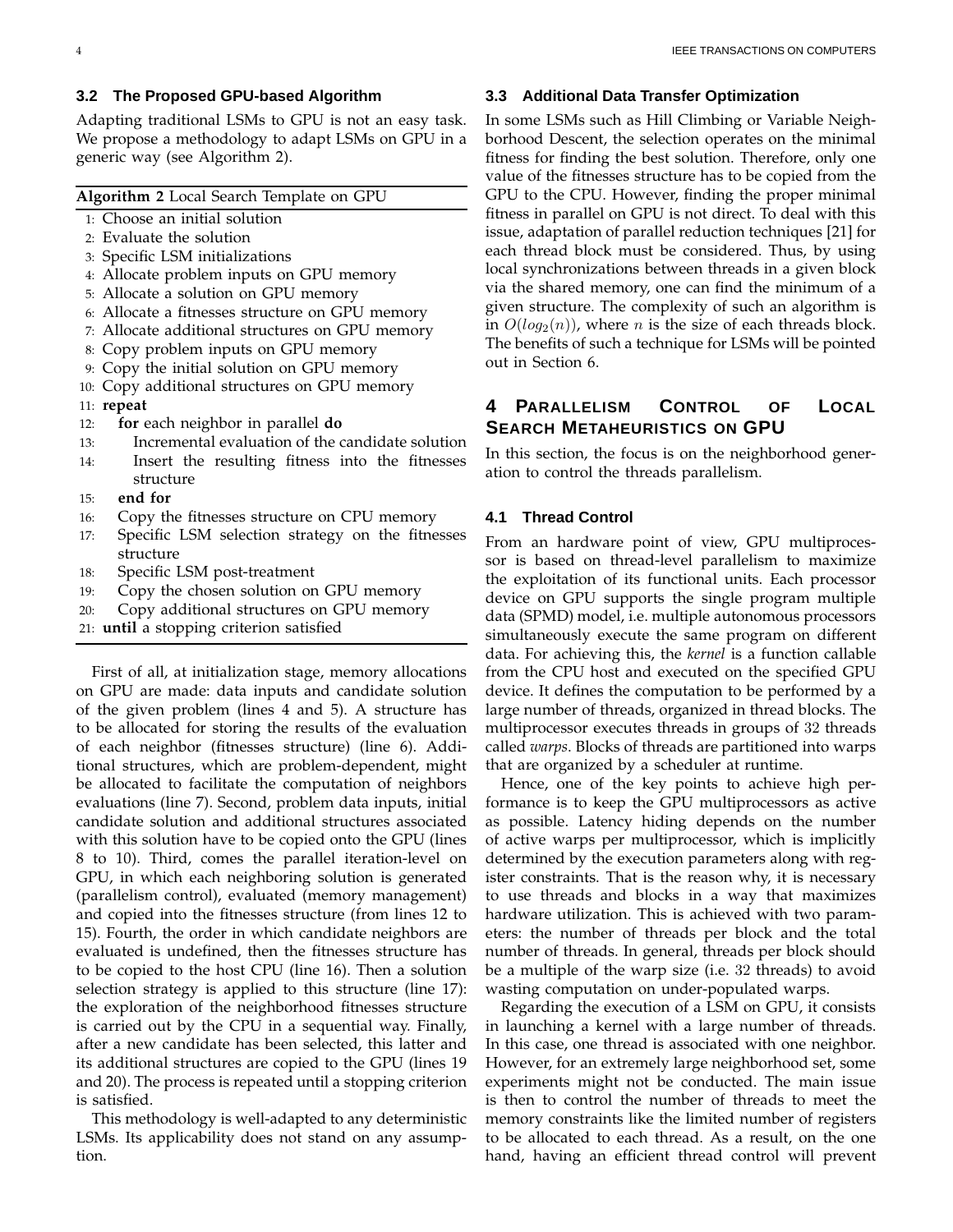GPU programs from crashing. On the other hand, it will allow to find an optimal number of threads required at launch time to obtain the best multiprocessor occupancy. Different works [22], [23] have been investigated for parameters auto-tuning. The heuristics are *a priori* approaches which consist in enumerating all the different values of the two parameters (threads per block and number of threads). Such approaches are too much timeconsuming and are not well-adapted to LSMs.

We propose in Algorithm 3 a dynamic heuristic for parameters auto-tuning. The main idea of this approach is to send threads by "waves" to the GPU kernel to perform the parameters tuning during the first LSM iterations. Thereby, the time measurement for each selected configuration, according to a certain number of trials (lines 5 to 14), will deliver the best configuration parameters. Regarding the number of threads per block, as quoted above, it is set as a multiple of the warp size (see line 19). The starting total number of threads is set as the nearest power of two of the solution size, as well. For decreasing the total number of configurations, the algorithm terminates when the logarithm of the neighborhood size is reached. In some cases, the kernel execution will fail since too many threads are requested. Therefore, a fault-tolerance mechanism is provided to detect such a situation (from lines 8 to 12). In this case, the heuristic terminates and returns the best configuration parameters previously found.

| Algorithm 3 Dynamic parameters tuning heuristic                  |  |  |  |  |  |  |  |  |  |
|------------------------------------------------------------------|--|--|--|--|--|--|--|--|--|
| Require: nb_trials;                                              |  |  |  |  |  |  |  |  |  |
| 1: nb_threads := nearest_power_of_2 (solution_size);             |  |  |  |  |  |  |  |  |  |
| 2: while nb_threads $<=$ neighborhood_size do                    |  |  |  |  |  |  |  |  |  |
| $nb_\text{threads\_block} := 32;$<br>3:                          |  |  |  |  |  |  |  |  |  |
| while nb_threads_block $<= 512$ do<br>4:                         |  |  |  |  |  |  |  |  |  |
| repeat<br>5:                                                     |  |  |  |  |  |  |  |  |  |
| LSM iteration pre-treatment on host side<br>6:                   |  |  |  |  |  |  |  |  |  |
| Generation and evaluation kernel on GPU<br>7:                    |  |  |  |  |  |  |  |  |  |
| <b>if</b> GPU kernel failure then<br>8:                          |  |  |  |  |  |  |  |  |  |
| Restore (best_nb_threads);<br>9:                                 |  |  |  |  |  |  |  |  |  |
| Restore (best_nb_threads_block);<br>10:                          |  |  |  |  |  |  |  |  |  |
| Exit procedure<br>11:                                            |  |  |  |  |  |  |  |  |  |
| end if<br>12:                                                    |  |  |  |  |  |  |  |  |  |
| LSM iteration post-treatment on host side<br>13:                 |  |  |  |  |  |  |  |  |  |
| until Time measurements of nb_trials<br>14:                      |  |  |  |  |  |  |  |  |  |
| if Best time improvement then<br>15:                             |  |  |  |  |  |  |  |  |  |
| best_nb_threads := nb_threads;<br>16:                            |  |  |  |  |  |  |  |  |  |
| best_nb_threads_block := nb_threads_block;<br>17:                |  |  |  |  |  |  |  |  |  |
| end if<br>18:                                                    |  |  |  |  |  |  |  |  |  |
| $nb_{\text{threads\_block}} := nb_{\text{threads}} + 32;$<br>19: |  |  |  |  |  |  |  |  |  |
| end while<br>20:                                                 |  |  |  |  |  |  |  |  |  |
| $nb_\text{threads} := nb_\text{threads} * 2;$<br>21:             |  |  |  |  |  |  |  |  |  |
| $22:$ end while                                                  |  |  |  |  |  |  |  |  |  |
| 23: Exit procedure                                               |  |  |  |  |  |  |  |  |  |
| Ensure: best_nb_threads and best_nb_threads_block;               |  |  |  |  |  |  |  |  |  |





Fig. 3. A neighborhood for binary representation.

trials per configuration. The more this value is, the more will be accurate the overall tuning at the expense of an extra computational time. The benefits of the thread control will be presented in Section 6.

### **4.2 Efficient Mapping of Neighborhood Structures on GPU**

The neighborhood structures play a crucial role in the performance of LSMs and are problem-dependent. As quoted above, a kernel is launched with a large number of threads which are provided with a unique *id*. As a consequence, the main difficulty is to find an efficient mapping between a GPU thread and LSM neighboring solutions. The answer is dependent of the solution representation. In the following, we provide a methodology to deal with the main structures of the literature.

### **4.3 Binary Encoding**

In a binary representation, a solution is coded as a vector of bits. The neighborhood representation for binary problems is usually based on Hamming distance (see Fig. 3). A neighbor of a given solution is obtained by flipping one bit of the solution.

Mapping between LSM neighborhood encoding and GPU threads is fairly trivial. Indeed, on the one hand, for a binary vector of size  $n$ , the size of the neighborhood is exactly  $n$ . On the other hand, threads are provided with a unique *id*. That way, a thread is directly associated with at least one neighbor.

### **4.4 Discrete Vector Representation**

Discrete vector representation is an extension of binary encoding using a given alphabet  $\Sigma$ . In this representation, each variable acquires its value from the alphabet Σ. Assuming that the cardinality of the alphabet Σ is k, the size of the neighborhood is  $(k - 1) \times n$  for a discrete vector of length  $n$ . Fig. 4 illustrates an example of discrete representation with  $n = 3$  and  $k = 5$ .

Let *id* be the identity of the thread corresponding to a given candidate solution of the neighborhood. Compared to the initial solution which allowed to generate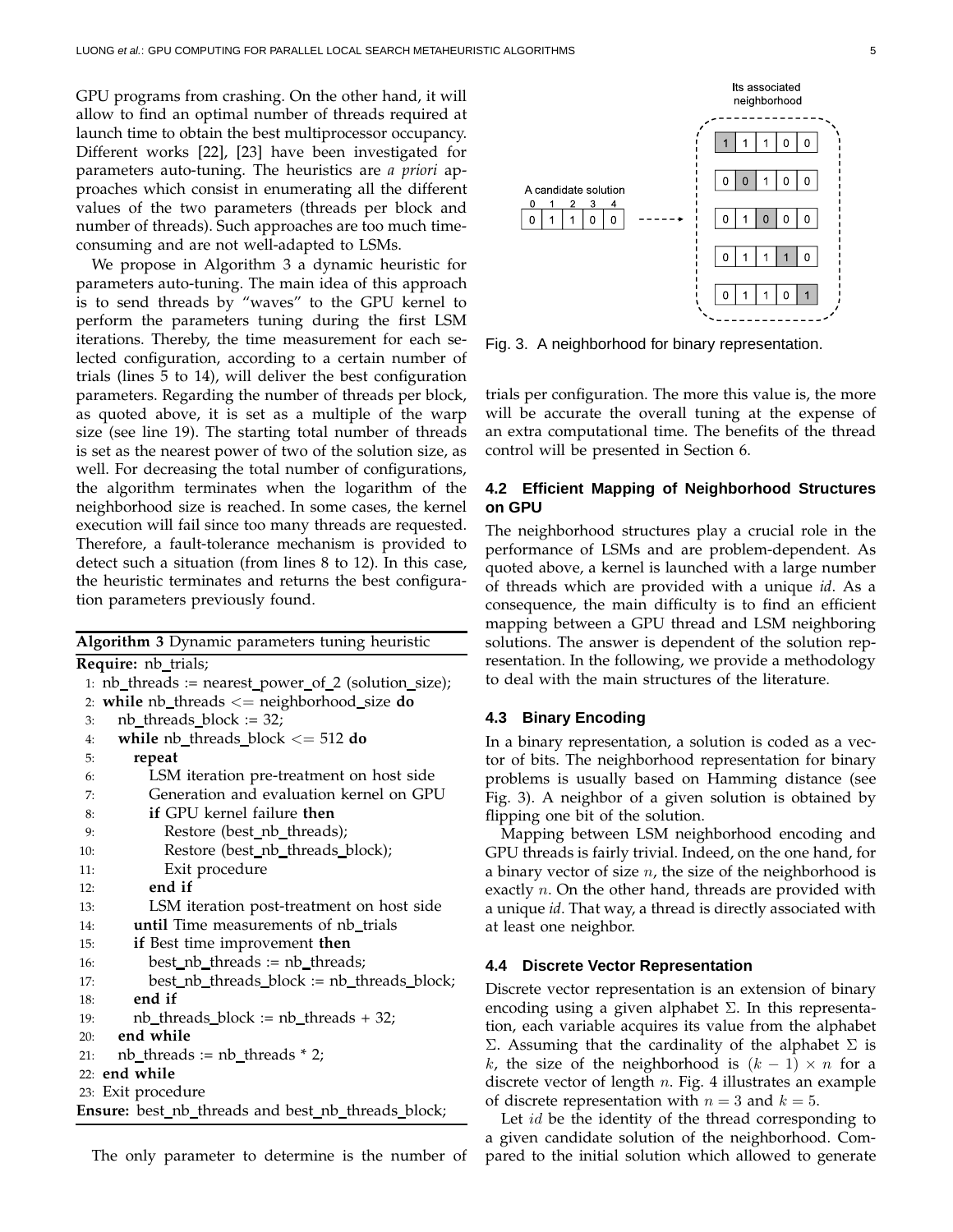

Fig. 4. A neighborhood for discrete vector representation.



Fig. 5. A neighborhood for a continuous problem with two dimensions.

the neighborhood,  $id/(k - 1)$  represents the position which differs from the initial solution and  $id\%(k-1)$ is the available value from the ordered alphabet  $\Sigma$ . Therefore, such a mapping is possible.

### **4.5 Vector of Real Values**

For continuous optimization, a solution is coded as a vector of real values. A usual neighborhood for such a representation consists in discretizing the solution space. The neighborhood is defined in [24] by using the concept of "ball". A ball  $B(s, r)$  is centered on s with radius r; it contains all points s' such that  $||s' - s|| \leq r$ . A set of balls centered on the current solution s is considered with radius  $h_0$ ,  $h_1$ , ...,  $h_m$ .

Thus, the space is partitioned into concentric "crowns"  $C_i(s, h_{i-1}, h_i)$  such that  $C_i(s, h_{i-1}, h_i)$  $s' |h_{i-1} \leq ||s' - s|| \leq h_i$ . The *m* neighbors of *s* are chosen by random selection of one point inside each crown  $C_i$ for  $i$  varying from 1 to  $m$  (see Fig. 5). This can be easily done by geometrical construction. The mapping consists in associating one thread with at least one neighbor corresponding to one point inside each crown.



Fig. 6. A neighborhood for permutation representation.

#### **4.6 Permutation Representation**

#### 4.6.1 2-exchange Neighborhood

Building a neighborhood by pair-wise exchange operations is a typical way for permutation problems. For a permutation of length  $n$ , the size of the neighborhood is  $n\times(n-1)$  $\frac{n-1}{2}$ . Fig. 6 illustrates a permutation representation and its associated neighborhood.

Unlike the previous representations, in the case of a permutation encoding, the mapping between a neighbor and a GPU thread is not straightforward. Indeed, on the one hand, a neighbor is composed of two indexes (a swap in a permutation). On the other hand, threads are identified by a unique *id*. Consequently, one mapping has to be considered to transform one index into two ones. In a similar way, another one is required to convert two indexes into one.

#### *Proposition 1:* **Two-to-one index transformation**

Given  $i$  and  $j$  the indexes of two elements to be exchanged in the permutation representation, the corresponding index  $f(i, j)$  in the neighborhood representation is equal to  $i \times (n-1) + (j-1) - \frac{i \times (i+1)}{2}$  $\frac{i+1j}{2}$ , where  $n$  is the permutation size.

### *Proposition 2:* **One-to-two index transformation**

Given  $f(i, j)$  the index of the element in the neighborhood representation, the corresponding index  $i$ is equal to  $n - 2 - \lfloor \frac{3}{2} \rfloor$  $\sqrt{8 \times (m - f(i,j) - 1) + 1} - 1$  $\left[\frac{i,j-1}{2}\right]$  and j is equal to  $f(i, j) - i \times (n - 1) + \frac{i \times (i + 1)}{2} + 1$  in the permutation representation, where  $n$  is the permutation size and  $m$ the neighborhood size.

The proofs of two-to-one and one-to-two index transformations can be found in Appendix A.1 and Appendix A.2. Another well-known neighborhood for permutation problems is a neighborhood built by exchanging three values. Its full details and mappings are discussed in Appendix A.3.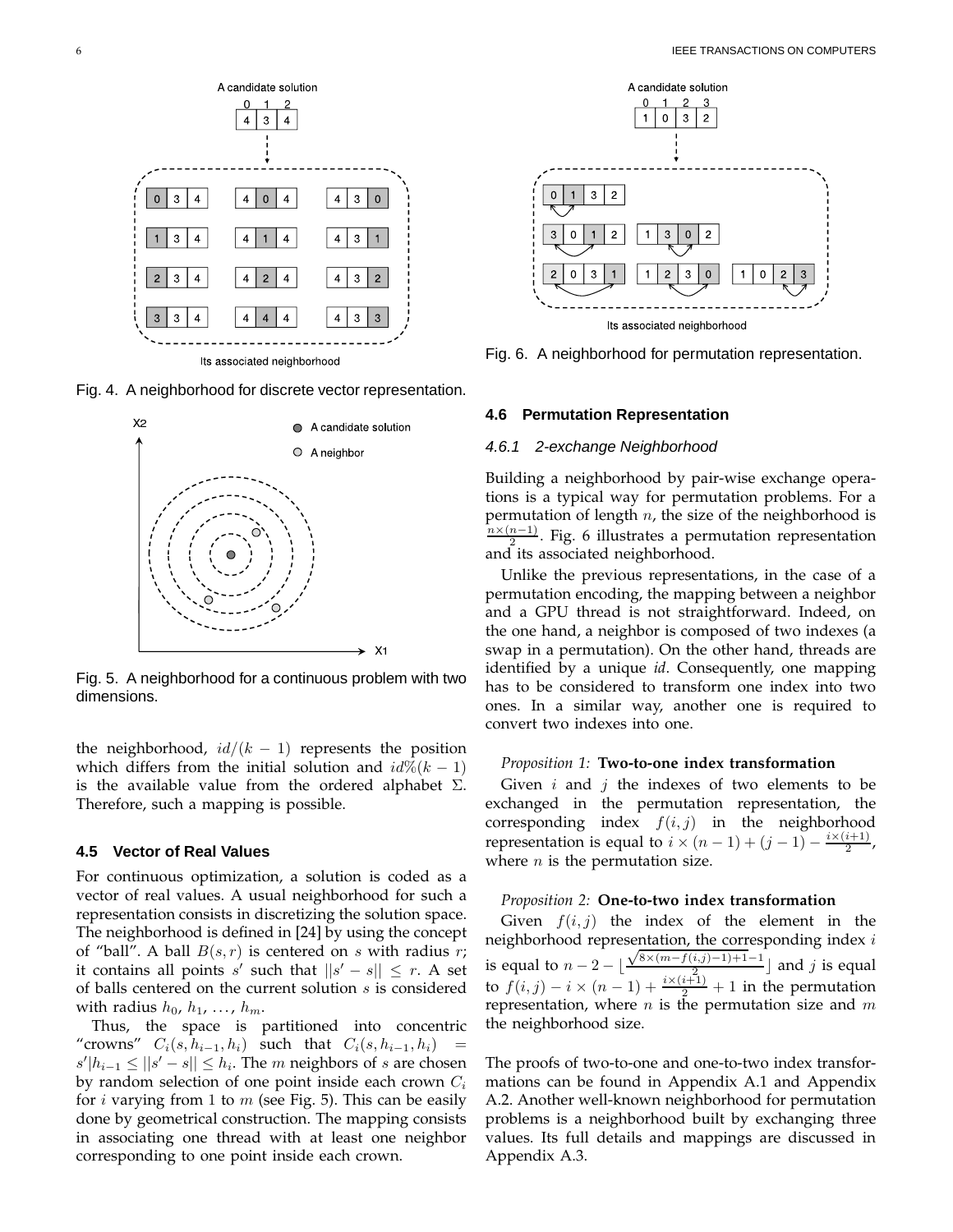### **5 MEMORY MANAGEMENT OF LOCAL SEARCH METAHEURISTICS ON GPU**

Task repartition between the CPU and the GPU and efficient parallelism control in LSMs have been previously proposed. In this section, the focus is on the memory management. Understanding the GPU memory organization and its related issues is useful to provide an efficient implementation of parallel LSMs.

### **5.1 Memory Coalescing Issues**

From an hardware point of view, at any clock cycle, each processor of the multiprocessor selects a half-warp (16 threads) that is ready to execute the same instruction on different data. Global memory is conceptually organized into a sequence of 128-byte segments. The number of memory transactions performed for a half-warp will be the number of segments having the same addresses as used by that half-warp.

For more efficiency, global memory accesses must be coalesced, which means that a memory request performed by consecutive threads in a half-warp is strictly associated with one segment. If per-thread memory accesses for a single half-warp establish a contiguous range of addresses, accesses will be coalesced into a single memory transaction. Otherwise, accessing scattered locations results in memory divergence and requires the processor to produce one memory transaction per thread.

Regarding LSMs, global memory accesses in the evaluation function have a data-dependent unstructured pattern (especially for permutation representation). Therefore, non-coalesced memory accesses involve many memory transactions, which lead to a significant performance decrease for LSMs. Appendix B.1 exhibits a pattern of coalescing transformation for dealing with intermediate structures used in combinatorial problems.

Notice that, in the Fermi based GPUs, global memory is easier to access. This is due to the relaxation of the coalescing rules and the presence of L1 cache memory. It means that applications developed on GPU get a better global memory performance on this card.

### **5.2 Texture Memory**

The use of texture memory is a solution for reducing memory transactions due to non-coalesced accesses. Texture memory provides a surprising aggregation of capabilities including the ability to cache global memory. Indeed, each texture unit has some internal memory that buffers data from global memory. Therefore, texture memory can be seen as a relaxed mechanism for the threads to access the global memory. Indeed, the coalescing requirements do not apply to texture memory accesses. Thereby, the use of texture memory is welladapted for LSMs for the following reasons:

• Data accesses are repeated in the computation of LSM evaluation functions.

TABLE 1 Kernel memory management. Summary of the different memories used in the evaluation function.

| Type of memory | <b>LSM</b> structure                    |
|----------------|-----------------------------------------|
| Texture memory | problem inputs, solution representation |
| Global memory  | fitnesses structure, large structures   |
| Registers      | additional variables                    |
| Local memory   | small structures                        |
| Shared memory  | partial fitnesses structure             |

- This memory is adapted to LSMs since the problem data and the solution representation are read-only values.
- Since optimization problem inputs are mostly 2D matrices or 1D solution vectors, cached texture data is laid out so as to give the best performance for 1D/2D access patterns.

The use of textures in place of global memory accesses is a totally mechanical transformation. Details of texture coordinate clamping and filtering is given in [3], [21].

### **5.3 Memory Management**

Table 1 summarizes the memory management in accordance with the different LSM structures. The inputs of the problem (e.g. matrix in TSP) and the solution which generates the neighborhood are associated with the texture memory. The fitnesses structure which stores the obtained results for each neighbor is declared as global memory (only one writing operation). Declared variables for the computation of each neighbor are automatically associated with registers by the compiler. Additional complex structures, which are private to a neighbor, will reside in local memory. In the case where these structures are too large to fit into local memory, they are stored in global memory using the coalescing transformation mentioned above. Finally, the shared memory may be used to perform additional reduction operations on the fitness structure to collect the minimal/maximal fitness. A discussion, which explains why its use is not adapted for LSMs, is proposed in Appendix B.2.

### **6 EXPERIMENTATION**

In order to validate the approaches presented in this paper, the four problems presented in the introduction have been implemented. As the iteration-level parallel model does not change the semantics of the sequential algorithm, the effectiveness in terms of quality of solutions is not addressed here. Only execution times and acceleration factors are reported in comparison with a single-core CPU.

For the four problems, a Tabu Search has been implemented on GPU. This algorithm enhances the performance of the search by using memory structures. Indeed, the main memory structure called the tabu list represents the history of the search trajectory. In this way, using this list allows to avoid cycles during the search process.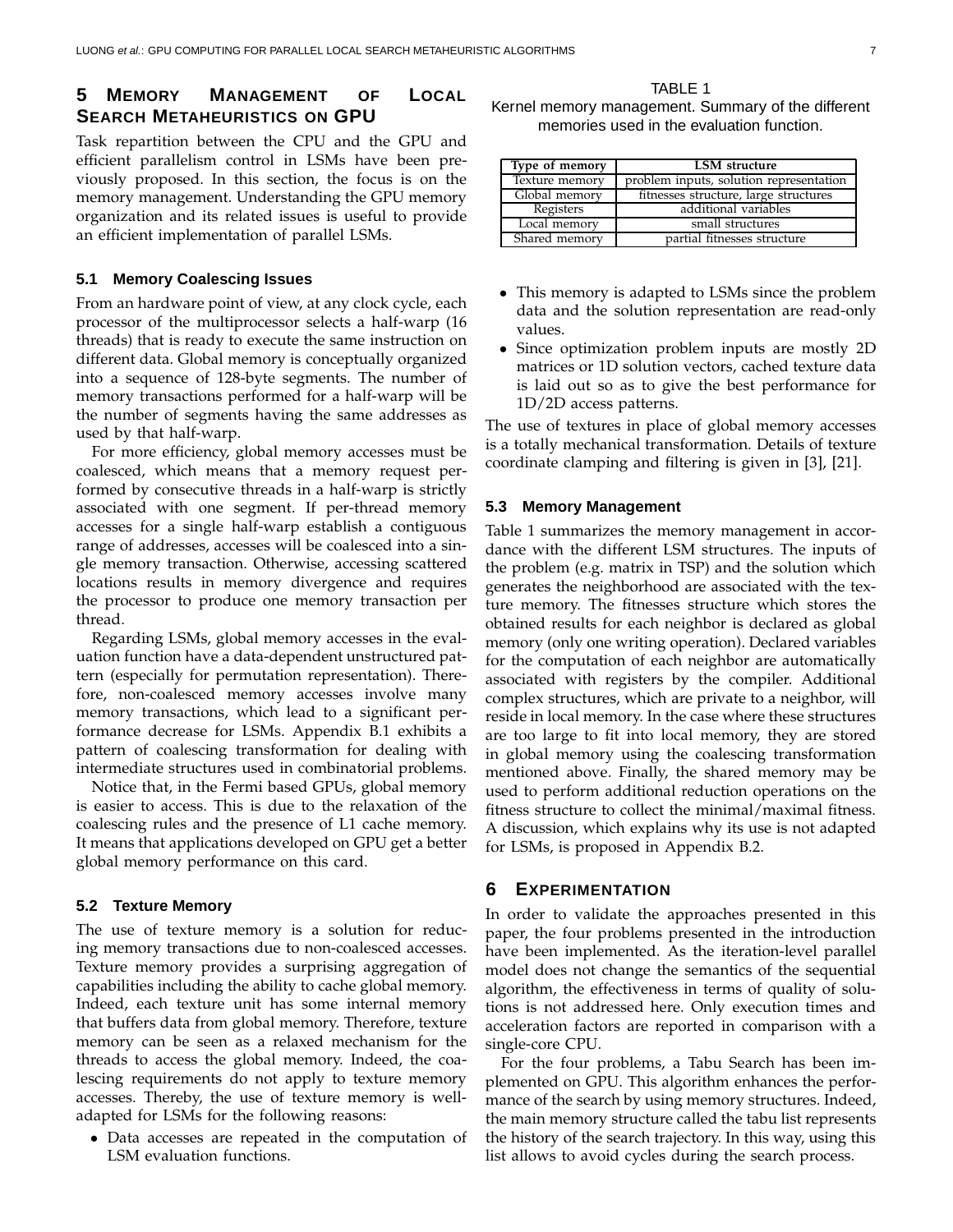Experiments have been carried out on top of four different configurations. The GPU cards have a different number of cores (respectively 32, 128, 240 and 448), which determines the number of active threads being executed. The three first cards are relatively modest and old, whereas the last one is a modern Fermi card. The number of global iterations of the Tabu Search is set to 10000 which corresponds to a realistic scenario in accordance with the algorithm convergence. For the different problems, a single-core CPU implementation, a CPU-GPU, and a CPU-GPU version using texture memory  $(GPU_{tex})$  are considered for each configuration. The number of threads per block has been arbitrary chosen to 256 (multiple of 32), and the total number of threads created at run time is equal to the neighborhood size. The additional thread control to adjust parameters will be specifically applied to some problems. The average time has been measured in seconds for 30 runs. For the sake of clarity, the CPU time is not represented in most tables since it can be deduced. Statistical analysis of all the produced results can be found in Appendix D.

### **6.1 Application to the Quadratic Assignment Problem**

The QAP arises in many applications such as facility location or data analysis. Let  $A = (a_{ij})$  and  $B = (b_{ij})$ be  $n \times n$  matrices of positive integers. Finding a solution of the QAP is equivalent to finding a permutation  $\pi = (1, 2, \dots, n)$  that minimizes the objective function:

$$
z(\pi) = \sum_{i=1}^{n} \sum_{j=1}^{n} a_{ij} b_{\pi(i)\pi(j)}
$$

The problem has been implemented using a permutation representation. The neighbor evaluation function has a time complexity of  $O(n)$ , and the number of created threads is equal to  $\frac{n \times (n-1)}{2}$ . The considered instances are the Taillard instances proposed in [8]. They are uniformly generated and are well-known for their difficulty. Results are shown in Table 2 for the four configurations. Non-coalescing memory drastically reduces the performance of GPU implementation on both G80 cards. This is due to high-misaligned accesses to global memories (flows and distances in QAP). Binding texture on global memory allows to overcome the problem. Indeed, from the instance tai30a, using texture memory starts providing positive acceleration factors for both configurations (respectively  $\times 1.8$ ,  $\times 1.9$ ,  $\times 2.0$ and  $\times$ 2.8). GPU keeps accelerating the search as long as the size grows. Regarding the GTX 280, this card provides twice as many multiprocessors and registers. As a consequence, hardware capability and coalescing rules relaxation lead to a significant speed-up (from  $\times 10.9$  to  $\times 16.5$  for the biggest instance tai100a). The same goes on for the Tesla M2050 where the acceleration factor varies from  $\times 15.7$  to  $\times 18.6$ . However, since this last card provides on-chip memory for L1 cache memory, the benefits of texture memory are less pronounced.

#### **6.2 Application to the Permuted Perceptron Problem**

In [9], Pointcheval introduced a cryptographic identification scheme based on the perceptron problem, which seems to be suited for resource-constrained devices such as smart cards. An  $\epsilon$ -vector is a vector with all entries being either  $+1$  or  $-1$ . Similarly, an  $\epsilon$ -matrix is a matrix in which all entries are either +1 or -1. The PPP is defined as follows:

*Definition 1:* Given an  $\epsilon$ -matrix A of size  $m \times n$ and a multi-set S of non-negative integers of size m, find an  $\epsilon$ -vector V of size n such that  $\{\{(AV)_j/j = \{1, \ldots, m\}\}\}=S.$ 

PPP has been implemented using a binary encoding. Part of the full evaluation of a solution can be seen as a matrix-vector product. Therefore, the evaluation of a neighbor can be performed in linear time. Experimental results for a Hamming neighborhood of distance one are depicted in Table 3 (*m-n* instances). From  $m = 401$  and  $n = 417$ , the GPU version using texture memory starts to be faster than the CPU one for both configurations (from  $\times$ 1.7 to  $\times$ 3.6). Since accesses to global memory in the evaluation function are minimized, the GPU implementation is not much affected by non-coalescing memory operations. Indeed, from  $m = 601$  and  $n = 617$ , the GPU version without any texture memory use starts to provide better results (from  $\times 1.1$  to  $\times 4$ ). The speed-up grows with the problem size augmentation (up to  $\times 12$ ) for  $m = 1301$ ,  $n = 1317$ . The acceleration factor for this implementation is significant but not spectacular. Indeed, since the neighborhood is relatively small  $(n)$ threads), the number of threads per block is not enough to cover fully the memory access latency.

To validate this point, a Hamming neighborhood of distance two has been implemented. The evaluation kernel is executed by  $\frac{n \times (n-1)}{2}$  threads. The obtained results from experiments are reported in Table 4. For the first instance ( $m = 73$ ,  $n = 73$ ), acceleration factors of the texture version are already significant (from  $\times 3.6$  to  $\times$ 12.3). As long as the instance size increases, the acceleration factor grows accordingly (from  $\times 3.6$  to  $\times 8$  for the first configuration). Since a large number of cores are available on both 8800 and GTX 280, efficient speed-ups can be obtained (from  $\times 10.1$  to  $\times 44.1$ ). The application also scales well when performing on the Tesla Fermi card (speed-ups varying from  $\times$ 11.7 to  $\times$ 73.3).

Details about the benefits of coalescing transformation for this problem are discussed in Appendix C.3.

A conclusion from these experiments indicates that parallelization on top of GPU provides a highly efficient way for handling large neighborhoods. The same goes on with a neighborhood based on a Hamming distance three (see Appendix C.2).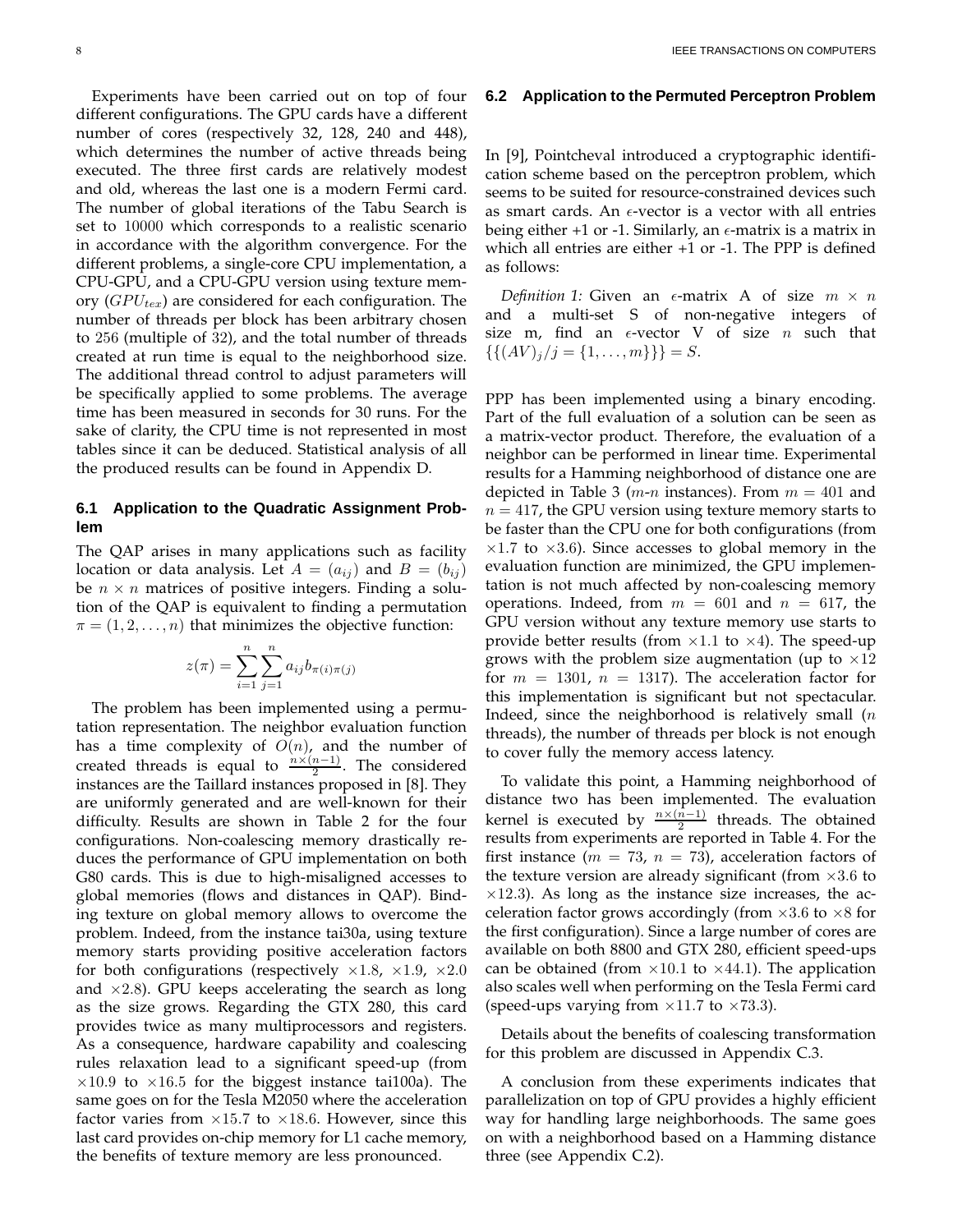TABLE 2 Measures in terms of efficiency for the QAP using a pair-wise-exchange neighborhood.

| Instance | Core 2 Duo T5800<br>GeForce 8600M GT<br>32 GPU cores |                      | Core 2 Ouad O6600<br>GeForce 8800 GTX<br>128 GPU cores |                      | Xeon E5450<br>GeForce GTX 280<br>240 GPU cores |                            | <b>Xeon E5620</b><br>Tesla M2050<br>448 GPU cores |                      |
|----------|------------------------------------------------------|----------------------|--------------------------------------------------------|----------------------|------------------------------------------------|----------------------------|---------------------------------------------------|----------------------|
|          | GPU                                                  | $\mathrm{GPU_{Tex}}$ | GPU                                                    | $\mathrm{GPU_{Tex}}$ | GPU                                            | $\mathrm{GPU_{Tex}}$       | GPU                                               | $\mathrm{GPU_{Tex}}$ |
| tai30a   | $4.2_{\times 0.5}$                                   | $1.3 \times 1.8$     | $2.3 \times 0.8$                                       | $1.0 \times 1.9$     | $1.1_{\times}$ 1.4                             | $0.8\times 2.0$            | $0.5_{\times}$ 2.2                                | $0.4\times$ 2.8      |
| tai35a   | $6.5 \times 0.5$                                     | $1.6 \times 2.1$     | $2.9_{\times 0.9}$                                     | $1.2 \times 2.3$     | $1.2 \times 1.9$                               | $0.9 \times 2.6$           | $0.6 \times 2.4$                                  | $0.5 \times 3.8$     |
| tai40a   | $9.7 \times 0.5$                                     | $1.8 \times 2.6$     | $3.7_{\times1.1}$                                      | $1.5 \times 2.9$     | $1.3\times 2.7$                                | $1.1 \times 3.3$           | $0.7 \times 3.2$                                  | $0.5 \times 4.4$     |
| tai50a   | $16\times0.6$                                        | $3.0 \times 3.2$     | $5.7 \times 1.4$                                       | $1.8\times 4.6$      | $1.7 \times 4.1$                               | $1.3 \times 5.3$           | $0.8_{\times 5.4}$                                | $0.6 \times 7.2$     |
| tai60a   | $28\times0.6$                                        | $4.9 \times 3.4$     | $8.4 \times 1.6$                                       | $2.0 \times 7.1$     | $2.0 \times 5.6$                               | $1.6 \times 7.3$           | $1.1 \times 8.4$                                  | $0.9 \times 10.2$    |
| tai80a   | $63_{\times0.7}$                                     | $10_{\times}$ 4.2    | $19\times1.9$                                          | $4.5 \times 8.1$     | $3.2 \times 9.1$                               | $2.8_{\times}10.8$         | $1.9_{\times}$ 12.4                               | $1.7 \times 13.5$    |
| tai100a  | $139_{\times0.8}$                                    | $19_{\times 5.6}$    | $33_{\times}$ 2.3                                      | $8.7 \times 8.8$     | $5.5 \times 10.9$                              | $3.7_{\times}$ <b>16.5</b> | $3.1_{\times}$ 15.7                               | $2.6_{\times}$ 18.6  |

#### TABLE 3

Measures in terms of efficiency for the PPP using a neighborhood based on a Hamming distance of one.

| Instance  | Core 2 Duo T5800<br>GeForce 8600M GT<br>32 GPU cores<br>$GPU_{Tex}$<br>GPU |                    | Core 2 Ouad O6600<br>GeForce 8800 GTX<br>128 GPU cores<br>GPU<br>$GPU_{Tex}$ |                    | Xeon E5450<br>GeForce GTX 280<br>240 GPU cores<br>GPU<br>$GPU_{Tex}$ |                   | <b>Xeon E5620</b><br>Tesla M2050<br>448 GPU cores<br>GPU<br>$GPU_{Tex}$ |                    |
|-----------|----------------------------------------------------------------------------|--------------------|------------------------------------------------------------------------------|--------------------|----------------------------------------------------------------------|-------------------|-------------------------------------------------------------------------|--------------------|
| 73-73     | $6.1_{\times 0.2}$                                                         | $5.0\times 0.3$    | $3.3_{\times0.3}$                                                            | $3.0 \times 0.4$   | $3.5 \times 0.3$                                                     | $2.8 \times 0.5$  | $1.8 \times 0.6$                                                        | $1.7_{\times 0.7}$ |
| 81-81     | $6.7 \times 0.3$                                                           | $5.3_{\times0.3}$  | $3.9\times0.4$                                                               | $3.5 \times 0.4$   | $3.8_{\times0.3}$                                                    | $3.1 \times 0.5$  | $2.1 \times 0.6$                                                        | $2.0_{\times 0.7}$ |
| 101-117   | $8.9\times 0.4$                                                            | $6.6 \times 0.5$   | $4.8 \times 0.5$                                                             | $4.3 \times 0.6$   | $4.9_{\times0.4}$                                                    | $3.9 \times 0.6$  | $2.2 \times 1.1$                                                        | $2.1_{\times}$ 1.2 |
| 201-217   | $19\times0.6$                                                              | $12\times0.9$      | $10\times 0.8$                                                               | $8.1 \times 1.1$   | $8.8\times0.9$                                                       | $7.7 \times 1.1$  | $4.9\times$ 2.1                                                         | $4.6 \times 2.2$   |
| 401-417   | $53\times0.8$                                                              | $24\times1.7$      | $28\times1.2$                                                                | $18\times1.8$      | $16\times1.9$                                                        | $13\times 2.2$    | $8.9\times3.4$                                                          | $8.4 \times 3.6$   |
| 601-617   | $169_{\times}1.1$                                                          | $98\times1.9$      | $96\times1.6$                                                                | $68\times 2.2$     | $47\times$ 2.2                                                       | $43\times$ 2.4    | $26\times$ 4.0                                                          | $25\times 4.1$     |
| 801-817   | $244_{\times}$ <b>1.4</b>                                                  | $120 \times 3.1$   | $120\times 2.4$                                                              | $84\times3.4$      | $54\times3.6$                                                        | $49\times 4.2$    | $31\times$ 6.3                                                          | $28\times 6.9$     |
| 1001-1017 | $345_{\times}$ 1.8                                                         | $147_{\times}$ 4.1 | $145_{\times}$ 3.1                                                           | $100\times 4.5$    | $63\times 5.3$                                                       | $60_{\times}$ 5.7 | $45\times8.5$                                                           | $42\times$ 9.1     |
| 1301-1317 | $571_{\times}$ 2.2                                                         | $273_{\times 4.3}$ | $227_{\times}$ 3.6                                                           | $169_{\times}$ 4.8 | $93\times 7.4$                                                       | $82_{\times}$ 8.1 | $62_{\times}$ 11.2                                                      | $58_{\times}$ 12.0 |

#### TABLE 4

Measures in terms of efficiency for the PPP using a neighborhood based on a Hamming distance of two.

| Instance  | Core 2 Duo T5800<br>GeForce 8600M GT<br>32 GPU cores |                      | Core 2 Ouad O6600<br>GeForce 8800 GTX<br>128 GPU cores<br>GPU |                            | Xeon E5450<br>GeForce GTX 280<br>240 GPU cores |                              | <b>Xeon E5620</b><br>Tesla M2050<br>448 GPU cores |                      |
|-----------|------------------------------------------------------|----------------------|---------------------------------------------------------------|----------------------------|------------------------------------------------|------------------------------|---------------------------------------------------|----------------------|
|           | GPU                                                  | $\mathrm{GPU_{Tex}}$ |                                                               | $\mathrm{GPU_{Tex}}$       | <b>GPU</b>                                     | $\mathrm{GPU_{Tex}}$         | <b>GPU</b>                                        | $\mathrm{GPU_{Tex}}$ |
| 73-73     | $3.9\times0.7$                                       | $0.8 \times 3.6$     | $1.3 \times 1.7$                                              | $0.2_{\times}$ 10.1        | $0.2 \times 9.9$                               | $0.2 \times 10.9$            | $0.2_{\times}$ 11.7                               | $0.2_{\times}$ 12.3  |
| 81-81     | $5.2 \times 0.8$                                     | $1.1_{\times}$ 3.8   | $1.7 \times 1.7$                                              | $0.3$ $\times$ 10.4        | $0.3 \times 10.3$                              | $0.2_{\times}$ 12.2          | $0.2_{\times}$ 12.8                               | $0.2_{\times 13.4}$  |
| 101-117   | $12_{\times}0.9$                                     | $2.5 \times 4.4$     | $4.1_{\times}$ 1.8                                            | $0.6_{\times}$ 12.4        | $0.6 \times 11.8$                              | $0.4 \times 18.1$            | $0.4\times 21.1$                                  | $0.3_{\times}$ 22.0  |
| 201-217   | $75_{\times0.9}$                                     | $15_{\times}$ 4.7    | $25_{\times}$ 2.0                                             | $3.3_{\times 15.4}$        | $3.0_{\times}$ 16.3                            | $1.9_{\times}$ <b>25.3</b>   | $1.7_{\times}$ 28.7                               | $1.6_{\times}$ 30.6  |
| 401-417   | $570_{\times}$ 1.0                                   | $103_{\times 5.4}$   | $123_{\times}$ 3.5                                            | $24_{\times}$ 18.3         | $20_{\times}$ 20.1                             | $14\times$ 28.8              | $11_{\times}$ 37.4                                | $10\times$ 38.3      |
| 601-617   | $1881_{\times}1.7$                                   | $512_{\times}$ 6.3   | $351_{\times}$ 7.1                                            | $89_{\times}$ 28.3         | $67_{\times}$ 30.5                             | $51_{\times}$ 40.1           | $37\times$ 55.2                                   | $35\times$ 58.4      |
| 801-817   | $4396_{\times}$ 2.0                                  | $1245\times 6.9$     | $817_{\times}$ 8.5                                            | $212_{\times}$ <b>32.8</b> | $154_{\times}$ 35.3                            | $128_{\times}$ 42.3          | $86_{\times}$ 63.2                                | $81_{\times}$ 67.1   |
| 1001-1017 | $8474_{\times}$ <b>2.1</b>                           | $2421_{\times}7.2$   | $1474_{\times}$ 9.8                                           | $409_{\times}$ 35.2        | $292_{\times}$ 37.9                            | $252_{\times}$ 43.9          | $162 \times 68.3$                                 | $154_{\times}$ 71.9  |
| 1301-1317 | $17910_{\times}$ 2.2                                 | $4903_{\times}$ 8.0  | $3041_{\times}$ 10.9                                          | $911_{\times}$ 36.2        | $651_{\times}$ 38.5                            | $568_{\times \textbf{44.1}}$ | $362_{\times}$ 69.2                               | $342_{\times}$ 73.3  |

### **6.3 Application to the Weierstrass Continuous Function**

The Weierstrass functions belong to the class of continuous optimization problems. These functions have been widely used for the simulation of fractal surfaces. According to [11], Weierstrass-Mandelbrot functions are defined as follows:

$$
W_{b,h}(x) = \sum_{i=1}^{\infty} b^{-ih} sin(b^i x) \quad with \ b > 1 \ and \ 0 < h < 1 \tag{1}
$$

The parameter  $h$  has an impact on the irregularity ("noisy" local perturbation of limited amplitude) and these functions possess many local optima. The problem has been implemented using a vector of real values. The domain definition has been set to  $-1 \leq x_k \leq 1$ ,  $h$  has been fixed to 0.25, and the number of iterations to compute the approximation to 100 (instead of  $\infty$ ). Such parameters are in accordance with the one dealt with in [11]. The complexity of the evaluation function is quadratic. The texture optimization is not applied since there are no data inputs in continuous optimization problem.

10000 neighbors are considered with a maximal radius equals to  $\frac{1}{n}$  where *n* is the problem dimension. The results obtained for the different configurations are reported in Table 5 for single precision floating-point. In comparison with the previous experiments, the first thing that is highlighted concerns the impressive obtained speed-ups. They alternate from  $\times 39.2$  to  $\times 243$ according to the different configurations, and they grow with the instance size augmentation. This can be clarified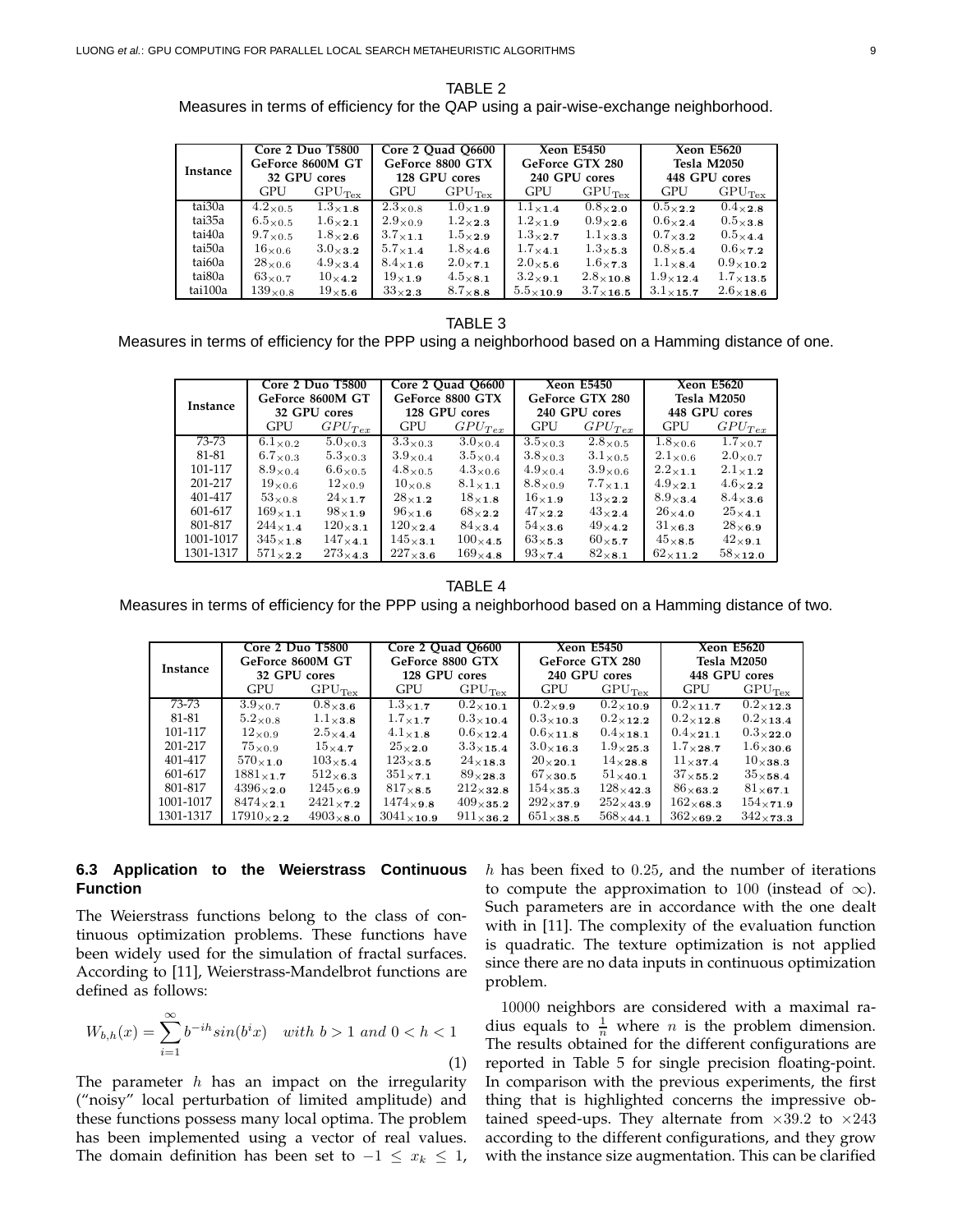by the fact that there are no data inputs thus no additional memory access latencies. Table 4 in Appendix C.4 confirms a similar observation of the performance results when increasing the neighborhood size.

Regarding the quality of solutions, a preliminary study has been investigated in Appendix C.4.1. It points out the accuracy difference of produced solutions, when using single or double precision floating-point.

### **6.4 Application to the Traveling Salesman Problem**

Given *n* cities and a distance matrix  $d_{n,n}$ , where each element  $d_{ij}$  represents the distance between the cities  $i$ and  $j$ , the TSP consists in finding a tour which minimizes the total distance. A tour visits each city exactly once.

The chosen representation is a permutation structure. A swap operator for the TSP has been implemented on GPU. The considered instances have been selected among the TSPLIB instances presented in [10]. Table 6 presents the results for the TSP implementation. On the one hand, even if a large number of threads are executed  $\left(\frac{n\times(n-1)}{2}\right)$  $\frac{n-1}{2}$  neighbors), the values for the first configuration are not significant (acceleration factor from  $\times 1.2$  to  $\times 1.5$ for the texture version). Indeed, the neighbor evaluation function consists of replacing two to four edges of a solution. As a result, this computation can be given in constant time, which is not enough to hide the memory latency. Regarding the other configurations, using more cores overcomes the issue, and yields a better global performance. Indeed, for the GeForce 8800, with the use of texture memory, accelerations start from  $\times 1.5$  with the eil101 instance and grows up to  $\times$ 4.4 for pr2392. In a similar manner, GTX 280 starts from  $\times 2.3$  and goes up to an acceleration factor of  $\times 11$  for the fnl4461 instance. Nevertheless, for the three first configurations, for larger instances such as pr2392, fnl4461 or rl5915, the program has provoked an execution error because of the hardware register limitation.

### **6.5 Thread Control**

Since the GPU may fail to execute large neighborhoods on large instances, the next experiment consists in highlighting the benefits of thread control presented in Section 4.1. The corresponding heuristic based on thread "waves" has been applied for the TSP previously seen. The value of the tuning parameter (number of trials) has been fixed to 10. Table 7 presents the obtained results.

The first observation concerns the robustness provided by the thread control version for large instances pr2392, fnl4461 and rl5915. Indeed, one can clearly see the benefits of such control since the execution of these instances on GPU has been successfully terminated whatever the used card. Indeed, according to some execution logs, the heuristic detects kernel errors at run time. Regarding the acceleration factors using the thread control, they alternate between  $\times 1.3$  and  $\times 19.9$  according to the instance size. Performance improvement in comparison with the standard texture version varies between 1% and

5%. This modest improvement comes from the instances size, which is too large. Indeed, the number of iterations for tuning is directly linked to the neighborhood size. Hence, the algorithm may take too many iterations to get a suitable parameters tuning.

Table 6 in Appendix C.5 confirms this point for the PPP. Indeed, the instances dealt with in this problem are smaller leading to a smaller neighborhood size. Therefore, performance improvement varies between 5% and 20%, which is quite remarkable. A peak performance of  $\times 81.4$  is even obtained for the Tesla Fermi card.

### **6.6 Analysis of the Data Transfers**

To validate the performance of our algorithms, we intend to do an analysis of the time consumed by each major operation in two different approaches: 1) the generation of the neighborhood on CPU and its evaluation on GPU; 2) the generation of the neighborhood and its evaluation on GPU (see Section 3.1 for more details).

For the experiments, only the third configuration with the GTX 280 card and the texture optimization are considered in both versions. Table 8 details the time spent by each operation in the two approaches by using a neighborhood based on a Hamming distance of two.

For the first approach, most of the time is devoted to data transfer. Indeed, it accounts for nearly 75% of the execution time. As a consequence, such an approach is terribly worthless since the time spent on the data transfers dominates the whole algorithm. The produced measures of the speed-up repeat the previous observations. Indeed, since the amount of data transferred tends to grow as the size increases, the acceleration factors diminish with the instance size (from  $\times 3.3$  to  $\times 0.6$ ). Furthermore, the algorithm could not be executed for larger instances since it exceeds the maximal amount of global memory.

A conclusion to this analysis highlights that the neighborhood should be generated on GPU. The same goes on for a Hamming distance of one (Table 7 in Appendix C.6).

### **6.7 Additional Data Transfer Optimization**

Another point concerns the data transfer from the GPU to the CPU. Indeed, in some LSMs such as Hill Climbing, there is no need to transfer the entire fitnesses structure and further optimization is possible. The next experiment consists in comparing two GPU-based approaches of the Hill Climbing algorithm. This latter LSM iteratively improves a solution by selecting the best neighbor. The algorithm terminates when it cannot see any improvement anymore.

In the first approach, the standard GPU-based algorithm is considered i.e. the fitnesses structure is copied back from the GPU to the CPU. In the second one, at each iteration, a reduction operation is iterated on GPU to find the minimum of all the fitnesses.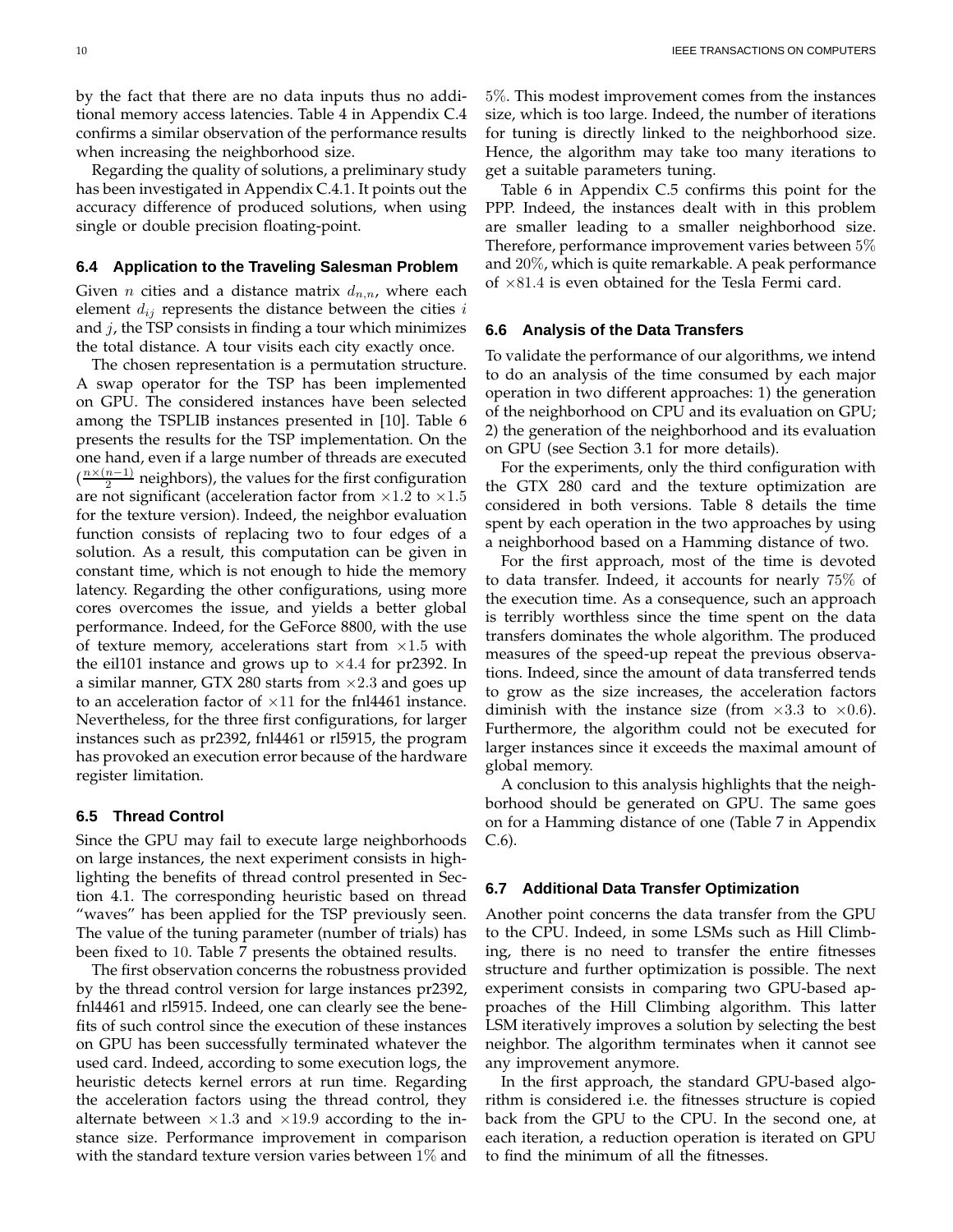TABLE 5 Measures in terms of efficiency for the Weierstrass function (10000 neighbors).

|          |                  | Core 2 Duo T5800     |               | Core 2 Ouad O6600    |            | Xeon E5450                  |             | <b>Xeon E5620</b>          |  |
|----------|------------------|----------------------|---------------|----------------------|------------|-----------------------------|-------------|----------------------------|--|
| Instance | GeForce 8600M GT |                      |               | GeForce 8800 GTX     |            | GeForce GTX 280             | Tesla M2050 |                            |  |
|          |                  | 32 GPU cores         | 128 GPU cores |                      |            | 240 GPU cores               |             | 448 GPU cores              |  |
|          | CPU              | GPU                  | <b>CPU</b>    | GPU                  | <b>CPU</b> | GPU                         | <b>CPU</b>  | GPU                        |  |
|          | 3848             | $98_{\times}$ 39.2   | 2854          | $27_{\times}$ 105.7  | 2034       | $16_{\times}127.1$          | 1876        | $11_{\times}$ 170.5        |  |
| 2        | 10298            | $247_{\times}$ 41.7  | 5752          | $52_{\times}$ 110.6  | 4088       | $32_{\times}$ 127.8         | 3871        | $18_{\times}$ 215.1        |  |
| 3        | 15776            | $354_{\times}$ 44.6  | 8538          | $77_{\times}110.9$   | 6113       | $47_{\times}$ 130.0         | 6001        | $27_{\times}$ 222.3        |  |
| 4        | 20114            | $440_{\times}$ 45.7  | 11405         | $102_{\times}$ 111.8 | 8137       | $61_{\times}$ <b>133</b> .4 | 7990        | $36_{\times}$ 228.3        |  |
| 5        | 23294            | $501_{\times}$ 46.5  | 14245         | $127_{\times}112.1$  | 10225      | $76_{\times}$ 134.5         | 10031       | $43_{\times}$ <b>233.3</b> |  |
| 6        | 28244            | $603_{\times 46.8}$  | 17370         | $151_{\times}115.0$  | 12193      | $90\times 135.5$            | 11254       | $47_{\times}$ 239.4        |  |
| 7        | 33461            | $712_{\times}$ 47.0  | 20321         | $173_{\times 117.4}$ | 14319      | $104_{\times}$ 137.7        | 13201       | $55_{\times}$ 240.1        |  |
| 8        | 36540            | $774_{\times}$ 47.2  | 23957         | $203_{\times}$ 118.0 | 16699      | $120_{\times}$ 139.2        | 15752       | $66_{\times}$ 242.2        |  |
| 9        | 42319            | $889_{\times}$ 47.6  | 27100         | $229_{\times 118.3}$ | 19008      | $134_{\times}141.9$         | 18212       | $75_{\times}$ 242.8        |  |
| 10       | 51156            | $1063_{\times}$ 48.1 | 30709         | $259_{\times 118.6}$ | 21095      | $148_{\times}$ <b>142.5</b> | 20166       | $83_{\times}$ 243.0        |  |

### TABLE 6

Measures in terms of efficiency for the TSP using a pair-wise-exchange neighborhood.

| Instance | Core 2 Duo T5800<br>GeForce 8600M GT<br>32 GPU cores |                      | Core 2 Ouad O6600<br>Xeon E5450<br>GeForce GTX 280<br>GeForce 8800 GTX<br>128 GPU cores<br>240 GPU cores |                      |                     | <b>Xeon E5620</b><br>Tesla M2050<br>448 GPU cores |                     |                      |
|----------|------------------------------------------------------|----------------------|----------------------------------------------------------------------------------------------------------|----------------------|---------------------|---------------------------------------------------|---------------------|----------------------|
|          | <b>GPU</b>                                           | $\mathrm{GPU_{Tex}}$ | GPU                                                                                                      | $\mathrm{GPU_{Tex}}$ | GPU                 | $\mathrm{GPU_{Tex}}$                              | GPU                 | $\mathrm{GPU_{Tex}}$ |
| eil101   | $3.5 \times 0.6$                                     | $1.8 \times 1.2$     | $1.8\times0.9$                                                                                           | $1.1 \times 1.5$     | $0.7\times 2.1$     | $0.6\times 2.3$                                   | $0.4 \times 3.9$    | $0.4\times 4.2$      |
| d198     | $12\times0.8$                                        | $6.9 \times 1.4$     | $5.1 \times 1.4$                                                                                         | $3.2\times$ 2.3      | $1.5 \times 3.9$    | $1.3\times 4.4$                                   | $0.8\times 7.0$     | $0.8\times 7.5$      |
| pcb442   | $87_{\times0.6}$                                     | $36\times1.5$        | $24\times1.3$                                                                                            | $14\times2.2$        | $6.7\times$ 4.0     | $6.0\times 4.5$                                   | $3.7\times7.2$      | $3.5\times 7.6$      |
| rat783   | $315\times0.6$                                       | $144 \times 1.4$     | $75\times1.6$                                                                                            | $42\times$ 2.8       | $22\times 4.1$      | $20\times 4.7$                                    | $12\times$ 7.4      | $11\times 7.8$       |
| d1291    | $881_{\times}0.8$                                    | $503_{\times1.4}$    | $227_{\times}$ 2.2                                                                                       | $140_{\times}$ 3.5   | $82_{\times 4.5}$   | $71_{\times 5.1}$                                 | $46_{\times}$ 8.1   | $43_{\times}$ 8.5    |
| pr2392   |                                                      | $\sim$               | $874_{\times}$ 2.6                                                                                       | $531_{\times}$ 4.4   | $304\times7.9$      | $286\times8.4$                                    | $169_{\times}$ 14.2 | $161_{\times}$ 14.9  |
| fnl4461  |                                                      | $\cdot$              |                                                                                                          |                      | $1171_{\times}10.0$ | $1125_{\times}11.0$                               | $651_{\times}$ 18.0 | $616_{\times}$ 18.9  |
| rl5915   |                                                      |                      |                                                                                                          |                      |                     |                                                   | $859_{\times}$ 19.2 | $837_{\times}$ 19.7  |

TABLE 7 Measures of the benefits of applying thread control. The TSP is considered.

| Instance | Core 2 Duo T5800<br>GeForce 8600M GT<br>32 GPU cores |                            | Core 2 Ouad O6600<br>GeForce 8800 GTX<br>128 GPU cores |                           |                              | Xeon E5450<br>GeForce GTX 280<br>240 GPU cores | <b>Xeon E5620</b><br>Tesla M2050<br>448 GPU cores |                      |
|----------|------------------------------------------------------|----------------------------|--------------------------------------------------------|---------------------------|------------------------------|------------------------------------------------|---------------------------------------------------|----------------------|
|          | GPU                                                  | $\mathrm{GPU_{Tex}}$       | GPU                                                    | $\mathrm{GPU_{Tex}}$      | GPU                          | $\mathrm{GPU_{Tex}}$                           |                                                   | $\mathrm{GPU_{Tex}}$ |
| eil101   | $1.8_{\times1.2}$                                    | $1.7 \times 1.3$           | $1.1_{\times}$ 1.5                                     | $0.9_{\times1.8}$         | $0.6 \times 2.3$             | $0.6_{\times}$ 2.4                             | $0.4_{\times}$ 4.2                                | $0.4\times4.3$       |
| d198     | $6.9_{\times1.4}$                                    | $6.8 \times 1.5$           | $3.2_{\times}$ <b>2.3</b>                              | $3.0_{\times}$ <b>2.4</b> | $1.3_{\times 4.4}$           | $1.3 \times 4.5$                               | $0.8\times$ 7.5                                   | $0.8_{\times}7.6$    |
| pcb442   | $36_{\times1.5}$                                     | $34_{\times}$ 1.6          | $14_{\times}$ 2.2                                      | $13_{\times}$ 2.4         | $6.0 \times 4.5$             | $5.8 \times 4.7$                               | $3.5 \times 7.6$                                  | $3.4 \times 7.8$     |
| rat783   | $144_{\times}$ 1.4                                   | $141_{\times}$ 1.4         | $42_{\times}$ 2.8                                      | $39_{\times}$ 3.0         | $20_{\times}$ 4.7            | $19_{\times}$ 4.9                              | $11_{\times}$ 7.8                                 | $10\times8.3$        |
| d1291    | $503_{\times1.4}$                                    | $498_{\times1.4}$          | $140_{\times}$ 3.5                                     | $133_{\times}$ 3.7        | $71_{\times}$ 5.1            | $68_{\times{\bf 5.4}}$                         | $43_{\times}$ 8.5                                 | $41_{\times}$ 8.9    |
| pr2392   |                                                      | $1946_{\times}$ 1.7        | $531_{\times}$ 4.4                                     | $519_{\times}$ 4.5        | $286_{\times}$ 8.4           | $278\times8.6$                                 | $161_{\times}$ 14.9                               | $157_{\times}$ 15.3  |
| fnl4461  |                                                      | $7133_{\times}$ <b>2.1</b> | $\cdot$                                                | $1789_{\times{\bf 6.6}}$  | $1125_{\times}\mathbf{11.0}$ | $1110_{\times 11.2}$                           | $616_{\times}$ 18.9                               | $609_{\times}$ 19.1  |
| rl5915   |                                                      | $9142_{\times}3.1$         |                                                        | $2471_{\times}$ 8.5       |                              | $1461_{\times}$ 14.2                           | $837_{\times}$ 19.7                               | $828 \times 19.9$    |

#### TABLE 8

Measures of the benefits of generating the neighborhood on GPU on the GTX 280. The PPP is considered.

| Instance  | <b>CPU</b> |                     | <b>Evaluation on GPU</b> |           |        |                              |          | Generation and evaluation on GPU |        |
|-----------|------------|---------------------|--------------------------|-----------|--------|------------------------------|----------|----------------------------------|--------|
|           |            | $GPU_{Tex}$         | process                  | transfers | kernel | $GPU_{Tex}$                  | process  | transfers                        | kernel |
| $73 - 73$ | 2.1        | $0.2 \times 3.2$    | $4.8\%$                  | 73.7%     | 21.5%  | $0.2 \times 10.9$            | 19.0%    | $11.2\%$                         | 69.8%  |
| 81-81     | 2.7        | $0.8\times$ 33      | $4.9\%$                  | 74.6%     | 20.6%  | $0.2$ × 12.2                 | 18.8%    | 10.7%                            | 70.5%  |
| 101-117   | 7.0        | $2.1 \times 3.3$    | $5.2\%$                  | 74.1\%    | 20.7%  | $0.4 \times 18.1$            | 18.7%    | 10.1\%                           | 71.2%  |
| 201-217   | 48         | $23\times 2.1$      | 4.7%                     | 74.3%     | 21.0%  | $1.9 \times 25.3$            | 18.5%    | $7.3\%$                          | 74.2%  |
| 401-417   | 403        | $311\times1.3$      | $4.4\%$                  | 75.6%     | 20.0%  | $14\times$ 28.8              | 18.2%    | $6.3\%$                          | 75.5%  |
| 601-617   | 2049       | $3047_{\times 0.6}$ | $3.5\%$                  | 75.8%     | 20.7%  | $51_{\times}$ 40.1           | 17.7%    | $4.5\%$                          | 77.8%  |
| 801-817   | 5410       |                     |                          |           |        | $128_{\times 42.3}$          | 13.3%    | $2.5\%$                          | 84.2%  |
| 1001-1017 | 11075      |                     |                          |           |        | $252_{\times}$ 43.9          | 12.7%    | $1.5\%$                          | 85.8%  |
| 1301-1317 | 25016      |                     |                          |           |        | $568_{\times \textbf{44.1}}$ | $10.9\%$ | $1.5\%$                          | 87.6%  |

Since the Hill Climbing heuristic rapidly converges, a global sequence of 100 Hill Climbing algorithms have been considered. Results for the PPP considering two

different neighborhoods are reported in Table 9. Regarding the version using a reduction operation  $(GPU_{texE R})$ , significative improvements in comparison with the stan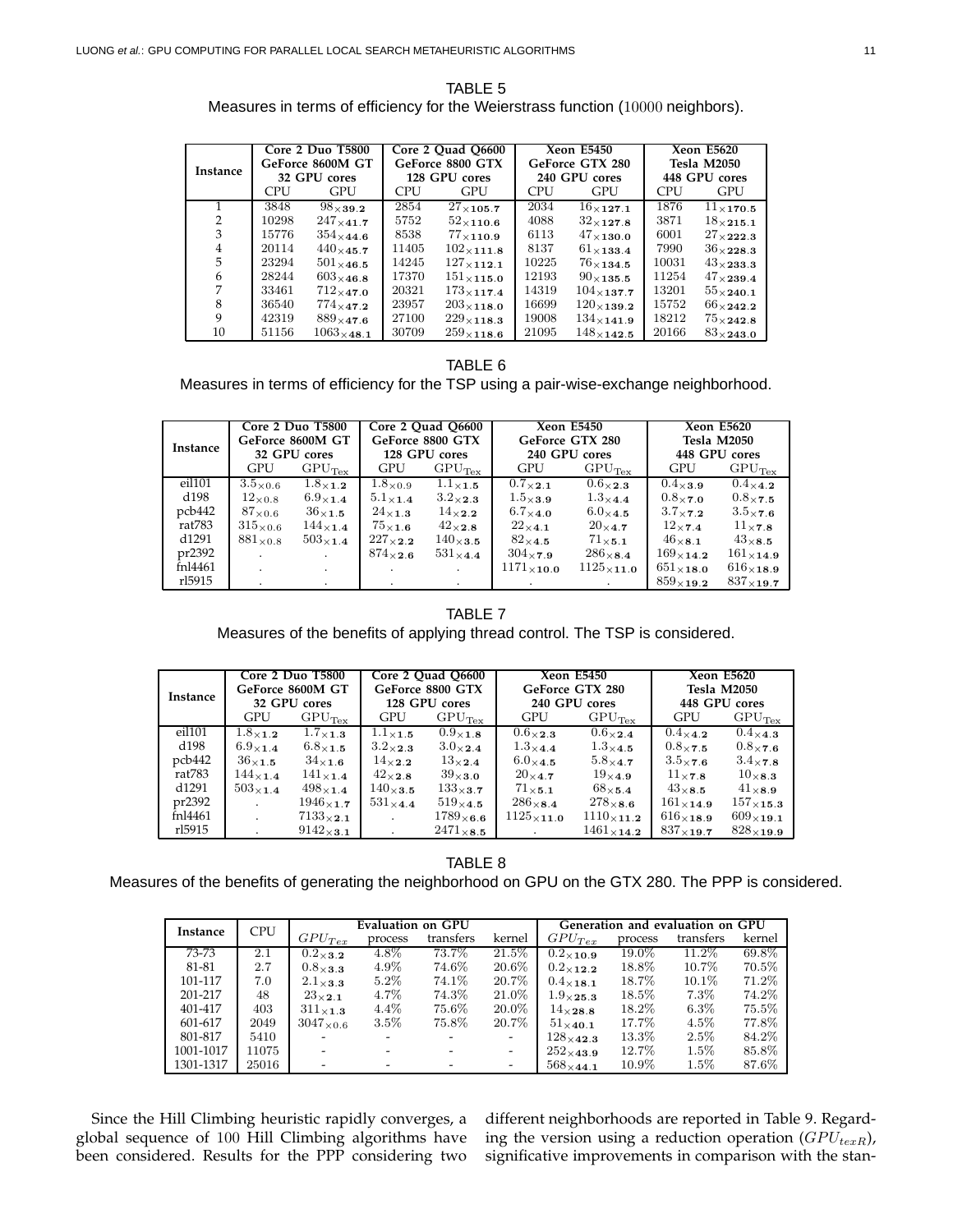dard version ( $GPU_{tex}$ ) are observed. For example, for the instance  $m = 73$  and  $n = 73$ , in the case of  $n\times(n-1)$  $\frac{n-1}{2}$  neighbors, the speed-up is equal to  $\times 15.1$  for the version using reduction and  $\times 12.6$  for the other one. Such improvement between 10% and 20% is maintained for most of the instances. A peak performance is reached with the instance  $m = 1301$  and  $n = 1317$  ( $\times 53.7$  for  $GPU_{TexR}$  against ×49.5 for  $GPU_{tex}$ ).

An analysis on the average percentage of the time consumed by each operation can clarify this improvement (see Table 8 in Appendix C.7).

### **6.8 Comparison with Other Parallel and Distributed Architectures**

During the last decade, COWs and computational grids have been largely deployed to provide standard highperformance computing platforms. Hence, it will be interesting to compare the performance provided by GPU computing with such heterogeneous architectures in regards with LSMs. For the next experiments, we propose to compare each GPU configuration with COWs then with computational grids. For doing a fair comparison, the different architectures should have the same computational power. Table 9 in Appendix C.8 presents the different machines used for the experiments.

From an implementation point of view, an hybrid OpenMP/MPI version has been produced to take advantage of both multi-core and distributed environments. Such a combination has widely proved in the past its effectiveness for multi-level architectures [25]. The PPP using a neighborhood based on a Hamming distance of two is considered on the two architectures. A Myri-10G gigabit ethernet connects the different machines of the COWs. For the workstations distributed in a grid organization, experiments have been carried out on the high-performance computing Grid'5000 respectively involving two, five and seven French sites. The accelerations factors are established from the single-core CPU used for the previous experiments.

Table 10 presents the produced results for this architecture. Whatever the used configuration, the acceleration factors keeps growing up until reaching a particular instance, then it immediately decreases with the instance size. For example, for the second configuration, the acceleration factors begin from  $\times 1.6$  until reaching a peak value of  $\times$ 11.3 for the instance  $m = 401$  and  $n = 417$ . After, the speed-ups start decreasing until reaching the value  $\times 8.4$ . This behaviour can be elucidated by the following reason: a performance improvement can be made as long as the part reserved to the partitions evaluation (worker) is not too much dominated by the communication time. An analysis of the time spent to transfers including synchronizations confirms this fact (see Table 10 in Appendix C.8.2 for the three first configurations).

Regarding the overall performance, whatever the instance size, acceleration factors are less important than their GPU counterparts. For COWs, these acceleration factors diversify from  $\times 0.4$  to  $\times 21.2$  whereas for GPUs they alternate from  $\times 3.6$  to  $\times 73.3$ .

All the previous observations made for COWs are valid when dealing with workstations distributed in a grid organization. In general, the overall performance is less significant than COWs for a comparable computational horsepower. Indeed, the acceleration factors vary from  $\times 0.3$  to  $\times 16.1$ . This performance diminution is explained by the growth of the communication time since clusters are distributed among different sites. An analysis of the time dedicated to transfers in Table 11 in Appendix C.8.3 (for the three first configurations) confirms this observation. A conclusion of these experiments indicates that parallelization of LSMs on top of GPUs is much more efficient for dealing with parallel regular applications.

### **7 DISCUSSION AND CONCLUSION**

High-performance computing based on the use of GPUs has been recently revealed to be a good way to provide an important computational power. However, the exploitation of parallel models is not trivial and many issues related to the GPU memory hierarchical management of this architecture have to be considered. To the best of our knowledge, GPU-based parallel LSM approaches have never been deeply and widely investigated.

In this paper, a new guideline has been established to design and implement efficiently LSMs on GPU. In this methodology, efficient mapping of the iteration-level parallel model on the hierarchical GPU is proposed. First, the CPU manages the whole search process and allows the GPU to be used as a coprocessor dedicated to intensive calculations. Then, the purpose of the parallelism control is 1) to control the generation of the neighborhood to meet the memory constraints; 2) to find efficient mappings between neighborhood candidate solutions and GPU threads. Finally, code optimization based on texture memory and memory coalescing is applied to the evaluation function kernel. The re-design of the parallel LSM iteration-level model on GPU is a good fit for deterministic LSMs such as Hill Climbing, Tabu Search, Variable Neighborhood Search and Iterated Local Search.

Apart from being generic, we proved the effectiveness of our methodology through extensive experiments. In particular, we showed that it enables to gain up on modest GPU cards to a factor of  $\times 50$  in terms of acceleration (compared with a single-core architecture) when deploying it for well known combinatorial instances and up to  $\times 140$  for a continuous problem. In addition to this, experiments indicate that the approach performed on these problems scales well with last GPU cards (respectively up to  $\times 80$  and up to  $\times 240$  with a Tesla Fermi card).

For a same computational power, GPU computing is much more efficient than COWs and grids for dealing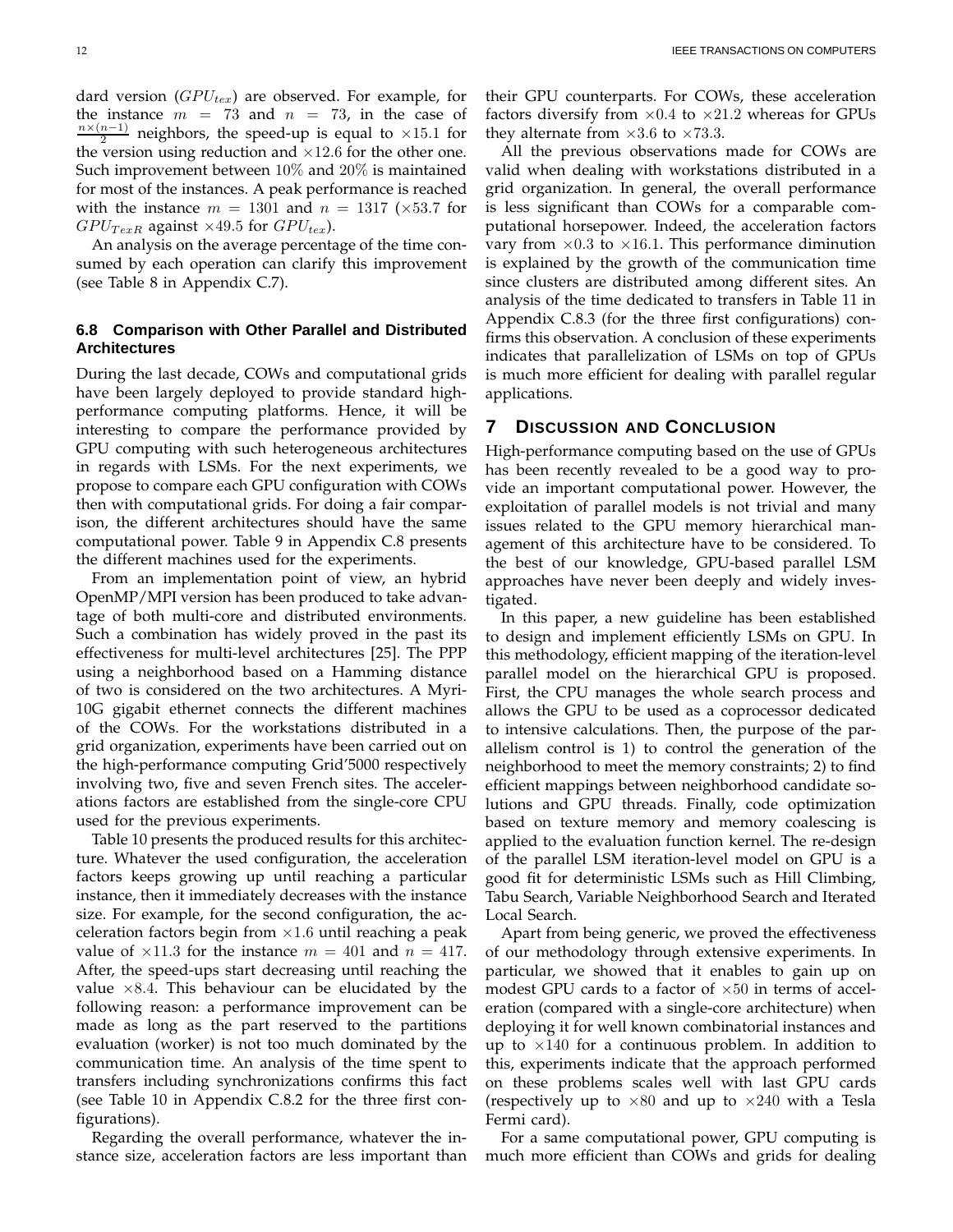TABLE 9

Measures of the benefits of using the reduction operation on the GTX 280. The PPP is considered for two different neighborhoods using 100 Hill Climbing algorithms.

| Instance  |      | $n$ neighbors       |                                |            | $\frac{n\times(n-1)}{2}$ neighbors |                      |
|-----------|------|---------------------|--------------------------------|------------|------------------------------------|----------------------|
|           | CPU  | $GPU_{Tex}$         | $GPU_{Text}$                   | <b>CPU</b> | $GPU_{Tex}$                        | $GPU_{Text}$         |
| 73-73     | 0.08 | $0.22_{\times 0.4}$ | $\overline{0.25}_{\times 0.3}$ | 5.29       | $\overline{0.42}_{\times 12.6}$    | $0.35_{\times 15.1}$ |
| 81-81     | 0.13 | $0.29_{\times 0.4}$ | $0.32_{\times 0.4}$            | 9.47       | $0.65 \times 14.6$                 | $0.52_{\times}$ 18.2 |
| 101-117   | 0.27 | $0.42_{\times 0.6}$ | $0.47_{\times 0.6}$            | 28.4       | $1.2 \times 23.7$                  | $1.1_{\times}$ 25.9  |
| 201-217   | 1.5  | $1.4 \times 1.1$    | $1.5_{\times 1.0}$             | 94.7       | $3.1 \times$ 30.5                  | $2.8 \times 33.8$    |
| 401-417   | 12.1 | $5.4\times$ 2.2     | $4.8 \times 2.5$               | 923        | $27.3 \times 33.8$                 | $25\times$ 36.9      |
| 601-617   | 102  | $32.1_{\times}$ 3.2 | $29.4 \times 3.5$              | 4754       | $110\times$ 43.2                   | $103_{\times 46.1}$  |
| 801-817   | 199  | $49.3 \times 4.0$   | $45.7 \times 4.4$              | 13039      | $270\times$ 48.3                   | $251_{\times 51.9}$  |
| 1001-1017 | 395  | $67.4 \times 5.9$   | $62.2 \times 6.3$              | 29041      | $593\times 48.9$                   | $551_{\times}$ 52.7  |
| 1301-1317 | 1132 | $141_{\times}$ 8.0  | $125_{\times}$ 9.0             | 74902      | $1512_{\times}$ 49.5               | $1395\times 53.7$    |

### TABLE 10

Measures in terms of efficiency for a cluster of workstations. The PPP is considered.

|           | Intel Xeon E5440     |                       | 4 Intel Xeon E5440         |                     | 11 Intel Xeon E5440  |                      | 13 Intel Xeon E5440            |                     |
|-----------|----------------------|-----------------------|----------------------------|---------------------|----------------------|----------------------|--------------------------------|---------------------|
| Instance  | 8 CPU cores          |                       | 32 CPU cores               |                     | 88 CPU cores         |                      | 104 CPU cores                  |                     |
|           | $\mathrm{GPU_{Tex}}$ | <b>COW</b>            | $\mathrm{GPU_{Tex}}$       | COW                 | $\mathrm{GPU_{Tex}}$ | COW                  | $\mathrm{GPU_{Tex}}$           | COW                 |
| 73-73     | $0.8_{\times}$ 3.6   | $0.9$ <sub>×3.5</sub> | $0.2_{\times}$ 10.1        | $1.4 \times 1.6$    | $0.2 \times 10.9$    | $5.4 \times 0.4$     | $0.2_{\times}$ 12.3            | $5.9 \times 0.4$    |
| 81-81     | $1.1 \times 3.8$     | $1.2 \times$ 3.6      | $0.3 \times 10.4$          | $1.6 \times 1.8$    | $0.2 \times 12.2$    | $5.6\times0.5$       | $0.2\scriptstyle{\times}$ 13.4 | $6.3\times0.4$      |
| 101-117   | $2.5 \times 4.4$     | $2.9\times3.8$        | $0.6 \times 12.4$          | $1.9\times$ 3.8     | $0.4 \times 18.1$    | $6.0 \times 1.2$     | $0.3\times$ 22.0               | $6.7 \times 1.1$    |
| 201-217   | $15\times$ 4.7       | $18\times3.9$         | $3.3\times$ 15.4           | $6.2 \times 8.2$    | $1.9 \times 25.3$    | $7.6 \times 6.3$     | $1.6 \times 30.6$              | $7.0\times 6.8$     |
| 401-417   | $103_{\times}$ 5.4   | $139_{\times 4.1}$    | $24_{\times}$ 18.3         | $39_{\times}11.3$   | $14_{\times}$ 28.8   | $21_{\times}$ 19.2   | $10_{\times}$ 38.3             | $19_{\times}$ 21.2  |
| 601-617   | $512_{\times}$ 6.3   | $966_{\times}$ 3.3    | $89_{\times}$ 28.3         | $258\times9.8$      | $51_{\times}$ 40.1   | $115_{\times}17.8$   | $35\scriptstyle\times$ 58.4    | $108_{\times}$ 19.0 |
| 801-817   | $1245_{\times}$ 6.9  | $2828_{\times}3.0$    | $212_{\times}$ <b>32.8</b> | $737_{\times}$ 9.4  | $128_{\times 42.3}$  | $322_{\times}$ 16.8  | $81_{\times}$ 67.1             | $311_{\times}$ 17.4 |
| 1001-1017 | $2421_{\times}$ 7.2  | $6307_{\times}$ 2.8   | $409_{\times}$ 35.2        | $1708_{\times}$ 8.5 | $252_{\times}$ 43.9  | $793_{\times}$ 14.0  | $154_{\times}$ 71.9            | $778_{\times}$ 14.3 |
| 1301-1317 | $4903_{\times}$ 8.0  | $15257_{\times}$ 2.6  | $911_{\times}$ 36.2        | $3968_{\times}$ 8.4 | $568_{\times 44.1}$  | $1807_{\times}$ 13.8 | $342_{\times}$ 73.3            | $1789_{\times}14.0$ |

TABLE 11

Measures in terms of efficiency for workstations distributed in a grid organization. The PPP is considered.

|           | 2 Intel Xeon QC E5440 |                            | 5 machines                 |                     | 12 machines                  |                      | 14 machines         |                            |
|-----------|-----------------------|----------------------------|----------------------------|---------------------|------------------------------|----------------------|---------------------|----------------------------|
| Instance  | 8 CPU cores           |                            | 40 CPU cores               |                     | 96 CPU cores                 |                      | 112 CPU cores       |                            |
|           | $\mathrm{GPU_{Tex}}$  | Grid                       | $\mathrm{GPU_{Tex}}$       | Grid                | $GPU_{Tex}$                  | Grid                 | $GPU_{Tex}$         | Grid                       |
| 73-73     | $0.8 \times 3.6$      | $1.1 \times 2.6$           | $0.2_{\times}$ 10.1        | $1.8_{\times1.2}$   | $0.2_{\times10.9}$           | $7.3_{\times0.3}$    | $0.2_{\times}$ 12.3 | $7.9_{\times0.3}$          |
| 81-81     | $1.1_{\times}$ 3.8    | $1.4 \times 3.0$           | $0.3_{\times}$ 10.4        | $2.0_{\times1.4}$   | $0.2_{\times}$ 12.2          | $7.6_{\times0.4}$    | $0.2_{\times}$ 13.4 | $8.3\times0.4$             |
| 101-117   | $2.5 \times 4.4$      | $3.5 \times 3.1$           | $0.6_{\times}$ <b>12.4</b> | $2.4 \times$ 3.0    | $0.4_{\times}$ 18.1          | $8.1_{\times 0.9}$   | $0.3_{\times}$ 22.0 | $8.8_{\times 0.8}$         |
| 201-217   | $15_{\times}$ 4.7     | $22_{\times}$ 3.2          | $3.3_{\times}$ 15.4        | $7.8 \times 6.5$    | $1.9$ $\times$ 25.3          | $10_{\times}$ 4.7    | $1.6$ $\times$ 30.6 | $9.5 \times 4.9$           |
| 401-417   | $103_{\times 5.4}$    | $167_{\times}$ 3.4         | $24_{\times}$ 18.3         | $49_{\times}$ 9.0   | $14_{\times}$ 28.8           | $28_{\times}$ 14.4   | $10_{\times}$ 38.3  | $25_{\times}$ 16.1         |
| 601-617   | $512_{\times}$ 6.3    | $1159_{\times}$ <b>2.8</b> | $89_{\times}$ 28.3         | $323_{\times}$ 7.8  | $51_{\times}$ 40.1           | $155_{\times}13.2$   | $35\times$ 58.4     | $148_{\times}$ <b>13.8</b> |
| 801-817   | $1245_{\times}$ 6.9   | $3394_{\times}$ 2.5        | $212_{\times}$ <b>32.8</b> | $922_{\times}$ 7.5  | $128_{\times}$ 42.3          | $425_{\times}$ 12.7  | $81_{\times}$ 67.1  | $411_{\times}$ <b>13.1</b> |
| 1001-1017 | $2421_{\times}$ 7.2   | $7568_{\times}$ 2.3        | $409_{\times}$ 35.2        | $2135_{\times}$ 6.8 | $252_{\times}$ 43.9          | $1071_{\times}$ 10.3 | $154_{\times}$ 71.9 | $1043_{\times}$ 10.6       |
| 1301-1317 | $4903_{\times}$ 8.0   | $18308_{\times}$ 2.2       | $911_{\times}$ <b>36.2</b> | $4960_{\times}$ 6.7 | $568_{\times \textbf{44.1}}$ | $2439_{\times}$ 10.2 | $342_{\times}$ 73.3 | $2405_{\times}$ 10.3       |

with data-parallel regular applications. Indeed, the main issue in such parallel and distributed architectures is the communication cost. This is due to the synchronous nature of the parallel LSM iteration-level model. However, since GPUs follow a SIMD execution model, it might not be well-adapted for few irregular problems (e.g. [26]). When dealing with such problems in which the computations become asynchronous, using COWs or computational grids might be more relevant.

With the arrival of GPU resources in COWs and grids, the next objective is to investigate the conjunction of GPU computing and distributed computing to exploit fully and efficiently the hierarchy of parallel models of metaheuristics. The challenge is to find the best mapping in terms of efficiency and effectiveness of the hierarchy of parallel models on the hierarchy of CPU-GPU resources provided by heterogeneous architectures. Heterogeneous computing with OpenCL [27] will be the key to address a range of fundamental parallel algorithms on multiple platforms.

We are currently integrating the GPU-based re-design of LSMs in the ParadisEO platform [28]. This framework was developed for the reusable and flexible design of parallel metaheuristics dedicated to the mono and multiobjective optimization. The Parallel Evolving Objects module of ParadisEO includes the well-known parallel and distributed models for metaheuristics such as LSMs. This module will be extended with multi-core GPUbased implementations.